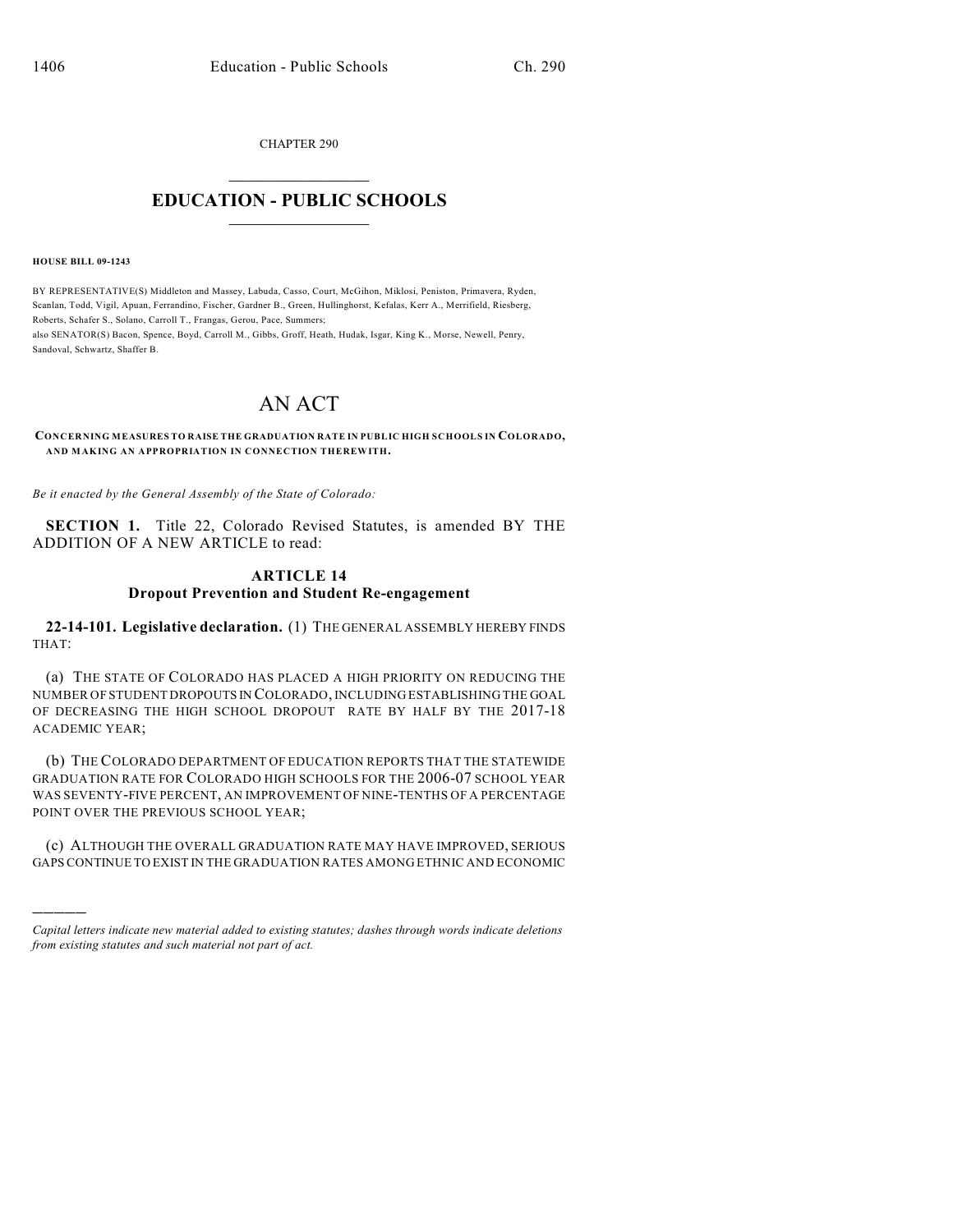GROUPS AND, OVERALL, TWENTY-FIVE PERCENT OF THE HIGH SCHOOL STUDENTS IN COLORADO ARE NOT GRADUATING FROM HIGH SCHOOL WITHIN FOUR YEARS;

(d) STUDENTS WITH DISABILITIES ALSO CONTINUE TO ACHIEVE A SIGNIFICANTLY LOWER GRADUATION RATE THAN OTHER STUDENT GROUPS. THE GRADUATION RATE FOR COLORADO STUDENTS WITH DISABILITIES IS SIXTY-THREE AND SEVEN-TENTHS PERCENT, COMPARED WITH A STATEWIDE GRADUATION RATE OF SEVENTY-FIVE PERCENT.

(e) ACCORDING TO THE 2007 COLORADO YOUTH RISK BEHAVIOR SURVEY, APPROXIMATELY ONE OUT OF TEN STUDENTS DID NOT GO TO SCHOOL ONE OR MORE DAYS IN A THIRTY-DAY PERIOD BECAUSE THEY FELT UNSAFE AT SCHOOL OR IN TRAVELING TO OR FROM SCHOOL. THIS STATISTIC INDICATES THAT, TO IMPROVE STUDENT ATTENDANCE AND GRADUATION RATES, SCHOOLS AND SCHOOL DISTRICTS MUST ADDRESS SCHOOL SAFETY ISSUES AS WELL AS STUDENT LEARNING AND ENGAGEMENT ISSUES.

(f) STUDIES CLEARLY SHOW THAT A STUDENT'S LEVEL OF EDUCATION ATTAINMENT WILL DIRECTLY INFLUENCE THE STUDENT'S LEVEL OF ACHIEVEMENT AND SUCCESS THROUGHOUT THE REST OF HIS OR HER LIFE;

(g) THE NATIONAL CENTER FOR EDUCATION STATISTICS REPORTS THAT, IN COMPARING EMPLOYMENT RATES AND LEVELS OF EDUCATION ATTAINMENT ACROSS THE COUNTRY, IN 2005, THE UNEMPLOYMENT RATE FOR PERSONS WHO DROPPED OUT OF HIGH SCHOOL WAS SEVEN AND SIX-TENTHS PERCENT, COMPARED TO AN OVERALL AVERAGE UNEMPLOYMENT RATE FOR ALL EDUCATION LEVELS OF FOUR PERCENT; AND

(h) STUDIES FURTHER SHOW THAT STUDENTS WHO DROP OUT OF SCHOOL ARE MORE LIKELY TO BE INVOLVED IN CRIME OR DELINQUENCY AND TO LOSE LIFELONG OPPORTUNITIES FOR PERSONAL ACHIEVEMENT, RESULTING IN ECONOMIC AND SOCIAL COSTS TO THE STATE.

(2) THE GENERAL ASSEMBLY THEREFORE CONCLUDES THAT:

(a) IT IS IMPERATIVE THAT THE DEPARTMENT OF EDUCATION CREATE AN OFFICE OF DROPOUT PREVENTION AND STUDENT RE-ENGAGEMENT TO PROVIDE FOCUS, COORDINATION, RESEARCH, AND LEADERSHIP TO ASSIST LOCAL EDUCATION PROVIDERS IN IMPLEMENTING COORDINATED EFFORTS TO REDUCE THE HIGH SCHOOL DROPOUT RATE AND INCREASE THE HIGH SCHOOL GRADUATION AND COMPLETION RATES AND THE LEVELS OF STUDENT ENGAGEMENT AND RE-ENGAGEMENT;

(b) TO SIGNIFICANTLY REDUCE THE STATEWIDE DROPOUT RATE AND INCREASE THE RATES OF STUDENT ENGAGEMENT AND RE-ENGAGEMENT, THE OFFICE OF DROPOUT PREVENTION AND STUDENT RE-ENGAGEMENT MUST ALSO PROVIDE LEADERSHIP IN CREATING AND FACILITATING SYSTEMIC APPROACHES THAT INVOLVE INTERSYSTEM COLLABORATION BETWEEN LOCAL EDUCATION PROVIDERS AND THE FOSTER CARE AND CHILD WELFARE SYSTEMS, THE JUVENILE JUSTICE SYSTEM, THE DIVISION OF YOUTH SERVICES IN THE DEPARTMENT OF HUMAN SERVICES, INSTITUTIONS OF HIGHER EDUCATION, CAREER AND TECHNICAL EDUCATION PROVIDERS, ADULT BASIC EDUCATION, GENERAL EDUCATIONAL DEVELOPMENT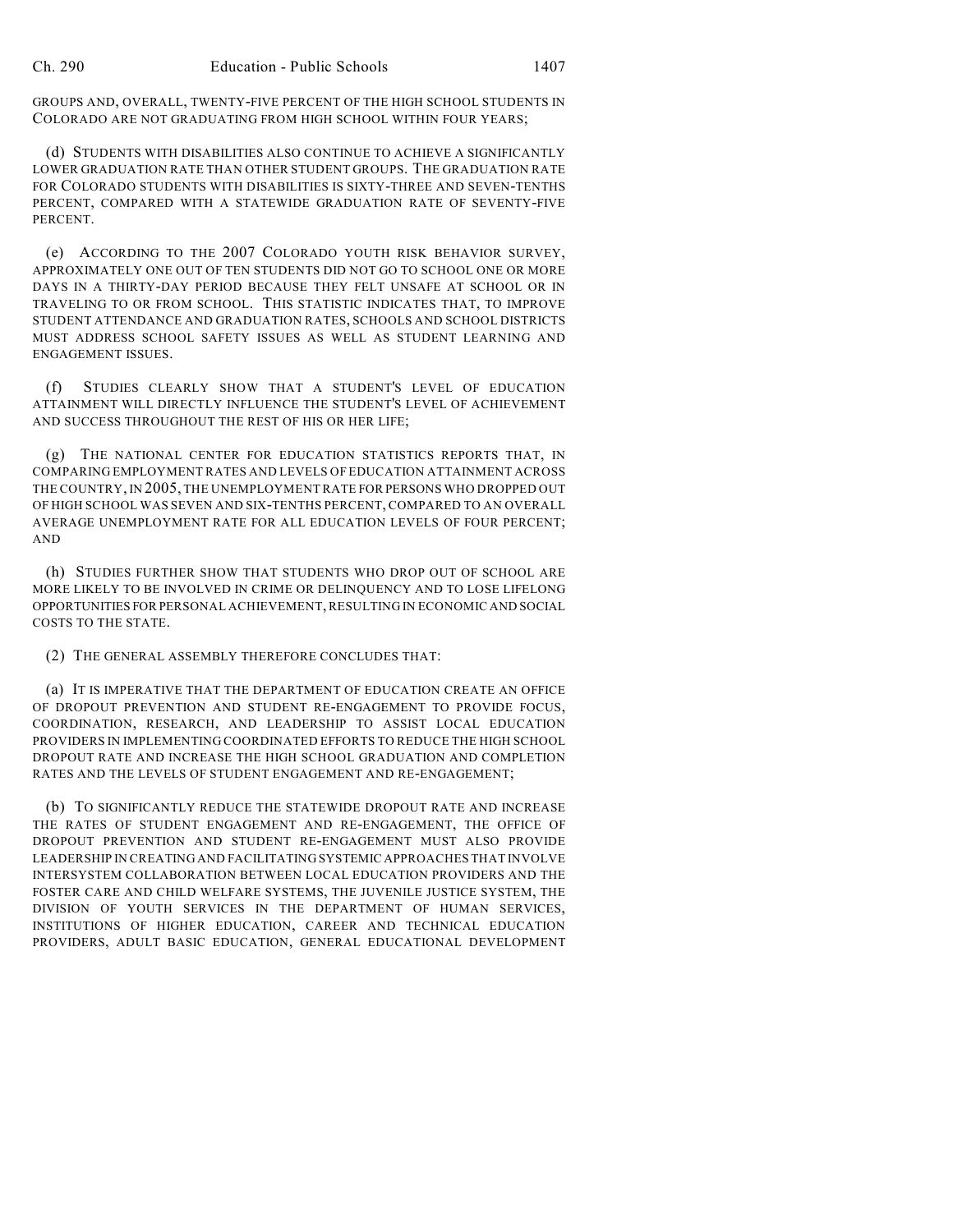CERTIFICATE, AND ENGLISH-AS-A-SECOND-LANGUAGE PROGRAMS, OFFICES OF WORKFORCE DEVELOPMENT, SCHOOL-BASED STUDENT SUPPORT PERSONNEL, EXPANDED LEARNING OPPORTUNITY AND FAMILY EDUCATION PROGRAMS, GENERAL EDUCATIONAL DEVELOPMENT PROGRAMS, AND FACILITY SCHOOLS.

**22-14-102. Definitions.** AS USED IN THIS ARTICLE, UNLESS THE CONTEXT OTHERWISE REQUIRES:

(1) "COMPLETION" MEANS A STUDENT GRADUATES FROM HIGH SCHOOL OR RECEIVES A CERTIFICATE OR OTHER DESIGNATION OF HIGH SCHOOL COMPLETION SUCH AS A GENERAL EDUCATIONAL DEVELOPMENT CERTIFICATE.

(2) "DEPARTMENT" MEANS THE DEPARTMENT OF EDUCATION CREATED AND EXISTING PURSUANT TO SECTION 24-1-115, C.R.S.

(3) "DROPOUT PREVENTION" MEANS SCHOOL AND COMMUNITY-BASED INITIATIVES TO PROMOTE POSITIVE SOCIAL, EMOTIONAL, FAMILIAL, AND EDUCATIONAL FACTORS THAT MAINTAIN AND STRENGTHEN STUDENT ENGAGEMENT AND ADDRESS BARRIERS AND CONDITIONS THAT MAY LEAD A STUDENT TO DROP OUT OF SCHOOL.

(4) "EXPANDED LEARNING OPPORTUNITY PROGRAMS" MEANS PROGRAMS THAT PROVIDE KINDERGARTEN-THROUGH-TWELFTH-GRADE SUPERVISED LEARNING ACTIVITIES THAT MAY INCLUDE, BUT NEED NOT BE LIMITED TO, AFTER-SCHOOL PROGRAMS, BEFORE-SCHOOL PROGRAMS, SUMMER SCHOOL PROGRAMS, WEEKEND PROGRAMS, AND EXTENDED-DAY AND EXTENDED-YEAR PROGRAMS.

(5) "GRADUATION" MEANS A STUDENT MEETS THE LOCALLY DEFINED REQUIREMENTS FOR A HIGH SCHOOL DIPLOMA.

(6) "GRANT PROGRAM" MEANS THE STUDENT RE-ENGAGEMENT GRANT PROGRAM ESTABLISHED IN SECTION 22-14-109.

(7) "HIGH PRIORITY LOCAL EDUCATION PROVIDER" MEANS A LOCAL EDUCATION PROVIDER THAT THE OFFICE IDENTIFIES PURSUANT TO SECTION 22-14-103 (4) AS BEING MOST IN NEED OF TECHNICAL ASSISTANCE AND SUPPORT.

(8) "LOCAL EDUCATION PROVIDER" MEANS A SCHOOL DISTRICT, A BOARD OF COOPERATIVE SERVICES CREATED PURSUANT TO ARTICLE 5 OF THIS TITLE, OR THE STATE CHARTER SCHOOL INSTITUTE CREATED PURSUANT TO SECTION 22-30.5-503.

(9) "OFFICE" MEANS THE OFFICE OF DROPOUT PREVENTION AND STUDENT RE-ENGAGEMENT CREATED WITHIN THE DEPARTMENT OF EDUCATION PURSUANT TO SECTION 22-14-103.

(10) "PARENT" MEANS A STUDENT'S BIOLOGICAL OR ADOPTIVE PARENT OR THE STUDENT'S LEGAL GUARDIAN OR LEGAL CUSTODIAN.

(11) "PRIORITY LOCAL EDUCATION PROVIDER" MEANS A LOCAL EDUCATION PROVIDER THAT THE OFFICE IDENTIFIES PURSUANT TO SECTION 22-14-103 (4) AS BEING IN SIGNIFICANT NEED OF TECHNICAL ASSISTANCE AND SUPPORT.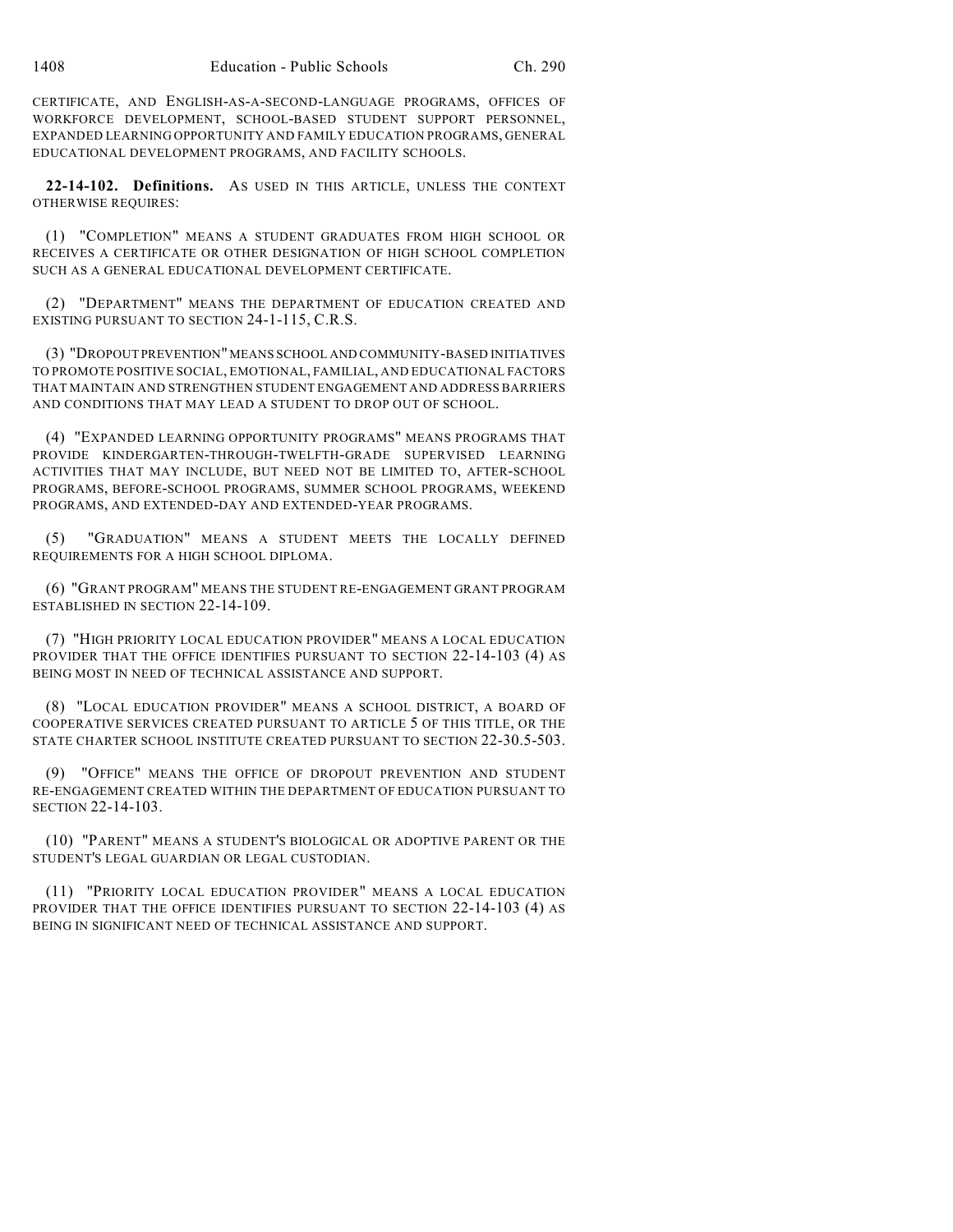(12) "STATE BOARD" MEANS THE STATE BOARD OF EDUCATION CREATED AND EXISTING PURSUANT TO SECTION 1 OF ARTICLE IX OF THE STATE CONSTITUTION.

(13) "STUDENT ENGAGEMENT" MEANS A STUDENT'S SENSE OF BELONGING, SAFETY, AND INVOLVEMENT IN SCHOOL THAT LEADS TO ACADEMIC ACHIEVEMENT, REGULAR SCHOOL ATTENDANCE, AND GRADUATION. ELEMENTS OF PROMOTING STUDENT ENGAGEMENT INCLUDE PROVIDING RIGOROUS AND RELEVANT INSTRUCTION, CREATING POSITIVE RELATIONSHIPS WITH TEACHERS AND COUNSELORS, PROVIDING SOCIAL AND EMOTIONAL SUPPORT SERVICES FOR STUDENTS AND THEIR FAMILIES, CREATING PARTNERSHIPS WITH COMMUNITY ORGANIZATIONS AND FAMILIES THAT FOSTER LEARNING OUTSIDE OF THE CLASSROOM, AND CULTIVATING REGULAR SCHOOL ATTENDANCE.

(14) "STUDENT GRADUATION AND COMPLETION PLAN" MEANS A LOCAL EDUCATION PROVIDER'S PLAN, CREATED PURSUANT TO SECTION 22-14-107, FOR REDUCING THE STUDENT DROPOUT RATE AND INCREASING THE RATES OF STUDENT ENGAGEMENT, RE-ENGAGEMENT, GRADUATION, AND COMPLETION.

(15) "STUDENT RE-ENGAGEMENT" MEANS THAT A STUDENT REENROLLS IN HIGH SCHOOL AFTER DROPPING OUT PRIOR TO COMPLETION. STUDENT RE-ENGAGEMENT USUALLY RESULTS FROM A LOCAL EDUCATION PROVIDER'S USE OF EVIDENCE- OR RESEARCH-BASED STRATEGIES TO REACH OUT TO STUDENTS WHO HAVE DROPPED OUT OF SCHOOL AND TO ASSIST THEM IN TRANSITIONING BACK INTO SCHOOL AND OBTAINING THEIR HIGH SCHOOL DIPLOMAS OR OTHERWISE COMPLETING HIGH SCHOOL.

(16) "STUDENT SUPPORT PERSONNEL" MEANS A STATE-LICENSED OR STATE-CERTIFIED SCHOOL COUNSELOR, SCHOOL PSYCHOLOGIST, SCHOOL SOCIAL WORKER, OR SCHOOL NURSE, OR OTHER STATE-LICENSED OR STATE-CERTIFIED MENTAL HEALTH PROFESSIONAL QUALIFIED UNDER STATE LAW TO PROVIDE SUPPORT SERVICES TO CHILDREN AND ADOLESCENTS.

**22-14-103. Office of dropout prevention and student re-engagement created - purpose - duties.** (1) (a) THERE IS HEREBY CREATED WITHIN THE DEPARTMENT OF EDUCATION THE OFFICE OF DROPOUT PREVENTION AND STUDENT RE-ENGAGEMENT. THE HEAD OF THE OFFICE SHALL BE THE DIRECTOR OF THE OFFICE OF DROPOUT PREVENTION AND STUDENT RE-ENGAGEMENT AND SHALL BE APPOINTED BY THE COMMISSIONER OF EDUCATION IN ACCORDANCE WITH SECTION 13 OF ARTICLE XII OF THE STATE CONSTITUTION. THE OFFICE OF DROPOUT PREVENTION AND STUDENT RE-ENGAGEMENT SHALL CONSIST OF THE DIRECTOR AND AN ASSISTANT DIRECTOR WHO SHALL BE APPOINTED BY THE DIRECTOR. THE COMMISSIONER MAY ASSIGN OR OTHERWISE DIRECT OTHER PERSONNEL WITHIN THE DEPARTMENT TO ASSIST THE DIRECTOR AND ASSISTANT DIRECTOR IN MEETING THE RESPONSIBILITIES OF THE OFFICE.

(b) THE OFFICE OF DROPOUT PREVENTION AND STUDENT RE-ENGAGEMENT AND THE DIRECTOR OF THE OFFICE SHALL EXERCISE THEIR POWERS AND PERFORM THEIR DUTIES AND FUNCTIONS UNDER THE DEPARTMENT OF EDUCATION, THE COMMISSIONER OF EDUCATION, AND THE STATE BOARD OF EDUCATION AS IF THE SAME WERE TRANSFERRED TO THE DEPARTMENT OF EDUCATION BY A **TYPE 2** TRANSFER AS DEFINED IN THE "ADMINISTRATIVE ORGANIZATION ACT OF 1968",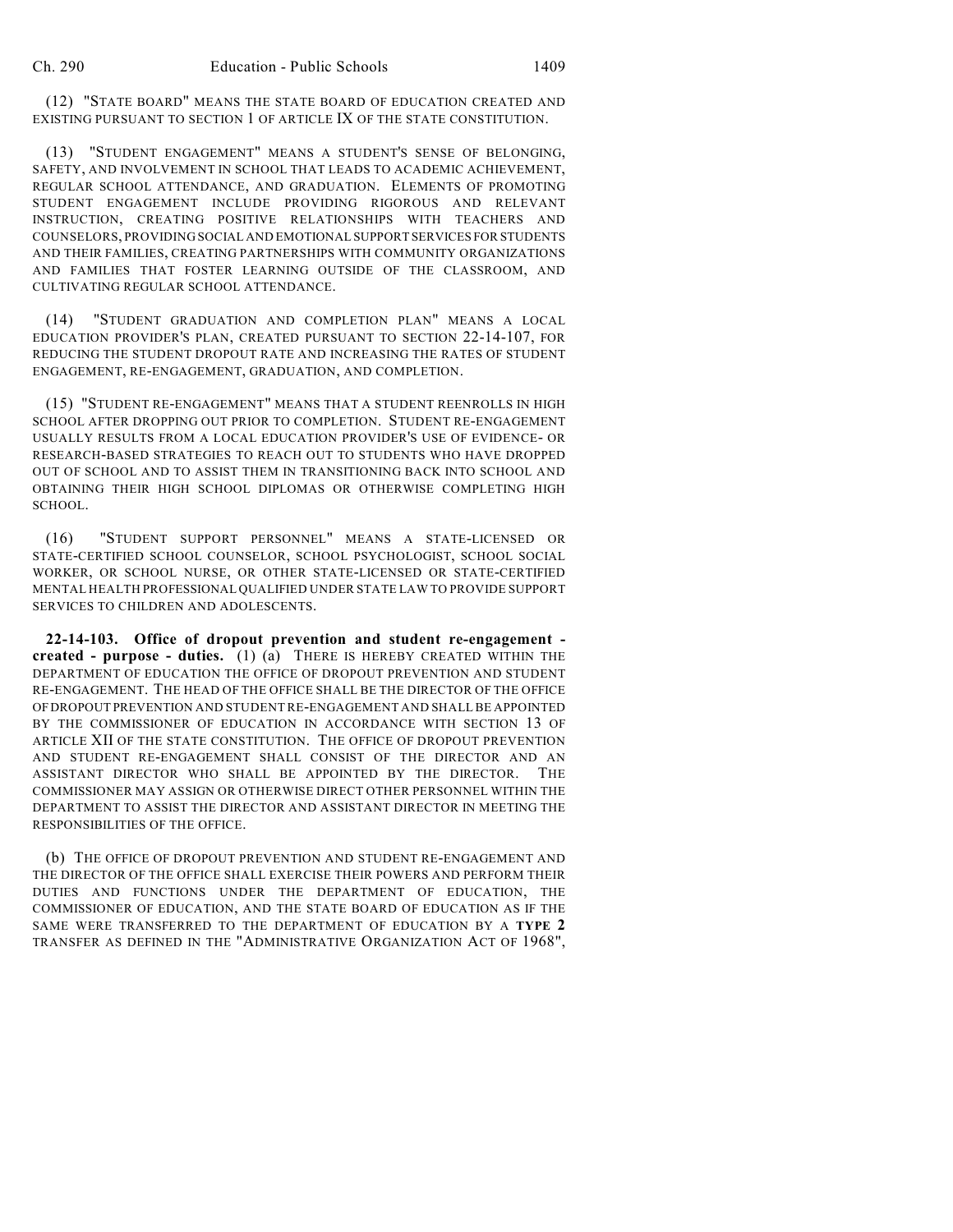ARTICLE 1 OF TITLE 24, C.R.S.

(c) THE DEPARTMENT IS STRONGLY ENCOURAGED TO DIRECT, TO THE EXTENT POSSIBLE, ANY INCREASES IN THE AMOUNT OF FEDERAL MONEYS RECEIVED BY THE DEPARTMENT FOR PROGRAMS UNDER TITLE I, PART A OF THE "ELEMENTARY AND SECONDARY EDUCATION ACT OF 1965", 20 U.S.C. SEC. 6301 ET SEQ., PROGRAMS UNDER THE "INDIVIDUALS WITH DISABILITIES EDUCATION ACT", 20 U.S.C., SEC. 1400, ET SEQ., OR OTHER FEDERAL PROGRAMS TO ASSIST IN FUNDING THE ACTIVITIES OF THE OFFICE AS SPECIFIED IN THIS ARTICLE.

(d) THE DEPARTMENT SHALL SEEK AND MAY ACCEPT AND EXPEND GIFTS, GRANTS, AND DONATIONS FROM PUBLIC OR PRIVATE ENTITIES TO FUND THE OPERATIONS OF THE OFFICE, INCLUDING THE PERSONNEL FOR THE OFFICE AND EXECUTION OF THE DUTIES AND RESPONSIBILITIES SPECIFIED IN THIS ARTICLE. NOTWITHSTANDING ANY PROVISION OF THIS ARTICLE TO THE CONTRARY, THE DEPARTMENT IS NOT REQUIRED TO IMPLEMENT THE PROVISIONS OF THIS ARTICLE UNTIL SUCH TIME AS THE DEPARTMENT HAS RECEIVED AN AMOUNT IN GIFTS, GRANTS, AND DONATIONS FROM PUBLIC OR PRIVATE ENTITIES THAT THE DEPARTMENT DEEMS SUFFICIENT TO ADEQUATELY FUND THE OPERATIONS OF THE OFFICE.

(2) THE OFFICE SHALL COLLABORATE WITH LOCAL EDUCATION PROVIDERS TO REDUCE THE STATEWIDE AND LOCAL STUDENT DROPOUT RATES AND TO INCREASE THE STATEWIDE AND LOCAL GRADUATION AND COMPLETION RATES IN ACCORDANCE WITH THE GOALS SPECIFIED IN SECTION 22-14-101. TO ACCOMPLISH THIS PURPOSE, THE OFFICE SHALL ASSIST LOCAL EDUCATION PROVIDERS IN:

(a) ANALYZING STUDENT DATA PERTAINING TO STUDENT DROPOUT RATES, GRADUATION RATES, COMPLETION RATES, MOBILITY RATES, TRUANCY RATES, SUSPENSION AND EXPULSION RATES, SAFETY OR DISCIPLINE INCIDENCES, AND STUDENT ACADEMIC GROWTH DATA AT THE STATE AND LOCAL LEVELS; AND

(b) CREATING AND EVALUATING STUDENT GRADUATION AND COMPLETION PLANS.

(3) TO ACCOMPLISH THE PURPOSES SPECIFIED IN SUBSECTION (2) OF THIS SECTION, THE OFFICE SHALL ALSO:

(a) REVIEW STATE POLICIES AND ASSIST LOCAL EDUCATION PROVIDERS IN REVIEWING THEIR POLICIES PERTAINING TO ATTENDANCE, TRUANCY, DISCIPLINARY ACTIONS UNDER THE LOCAL EDUCATION PROVIDER'S CODE OF CONDUCT, BEHAVIORAL EXPECTATIONS, DROPOUT PREVENTION, AND STUDENT ENGAGEMENT AND RE-ENGAGEMENT TO IDENTIFY EFFECTIVE STRATEGIES FOR AND BARRIERS TO REDUCING THE STUDENT DROPOUT RATES AND INCREASING STUDENT ENGAGEMENT AND RE-ENGAGEMENT WITHIN THE STATE;

(b) IDENTIFY AND RECOMMEND, AS PROVIDED IN SECTION 22-14-104, BEST PRACTICES AND EFFECTIVE STRATEGIES TO REDUCE STUDENT DROPOUT RATES AND INCREASE STUDENT ENGAGEMENT AND RE-ENGAGEMENT;

(c) DEVELOP INTERAGENCY AGREEMENTS AND OTHERWISE COOPERATE WITH OTHER STATE AND FEDERAL AGENCIES AND WITH PRIVATE, NONPROFIT AGENCIES TO COLLECT AND REVIEW STUDENT DATA AND DEVELOP AND RECOMMEND METHODS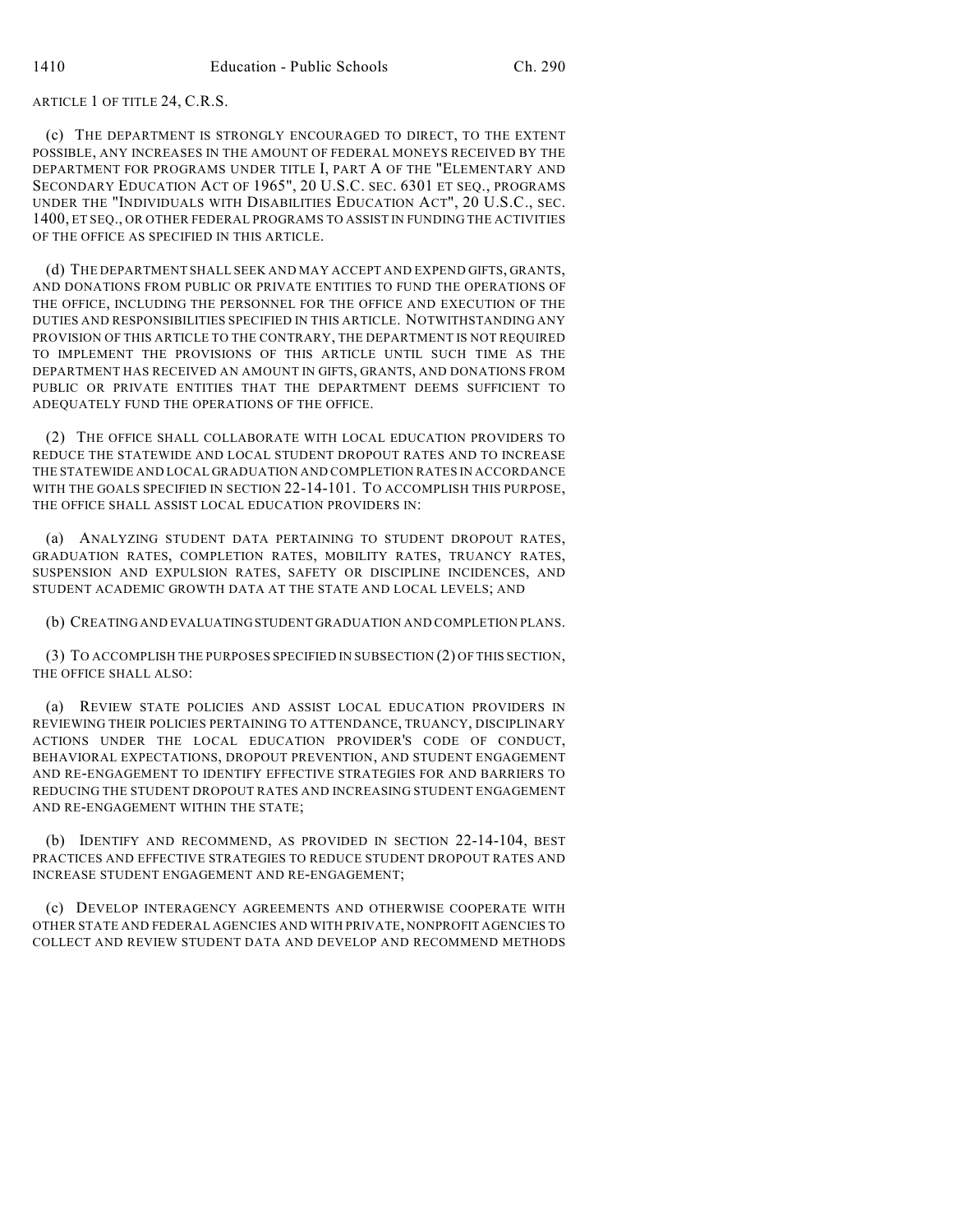FOR REDUCING STUDENT DROPOUT RATES AND INCREASING STUDENT ENGAGEMENT AND RE-ENGAGEMENT. THE OFFICE SHALL, TO THE EXTENT POSSIBLE, COLLABORATE WITH, AT A MINIMUM:

(I) CAREER AND TECHNICAL EDUCATION PROVIDERS;

(II) GENERAL EDUCATIONAL DEVELOPMENT SERVICE PROVIDERS;

(III) THE PREVENTION SERVICES DIVISION IN THE DEPARTMENT OF PUBLIC HEALTH AND ENVIRONMENT;

(IV) THE DIVISION OF YOUTH CORRECTIONS AND OTHER AGENCIES WITHIN THE JUVENILE JUSTICE SYSTEM;

(V) THE DEPARTMENT OF CORRECTIONS;

(VI) THE JUDICIAL DEPARTMENT;

(VII) INSTITUTIONS OF HIGHER EDUCATION;

(VIII) OFFICES OF WORKFORCE DEVELOPMENT;

(IX) EXPANDED LEARNING OPPORTUNITY AND FAMILY EDUCATION PROGRAMS;

(X) ADULT BASIC EDUCATION AND ENGLISH-AS-A-SECOND-LANGUAGE PROGRAMS;

(XI) ORGANIZATIONS THAT PROVIDE SERVICES FOR PREGNANT AND PARENTING TEENS AND STUDENTS WITH SPECIAL HEALTH AND EDUCATION NEEDS;

(XII) AGENCIES AND NONPROFIT ORGANIZATIONS WITHIN THE CHILD WELFARE SYSTEM; AND

(XIII) PRIVATE, NONPROFIT ORGANIZATIONS THAT PROVIDE SERVICES FOR HOMELESS FAMILIES AND YOUTH.

(d) SOLICIT PUBLIC AND PRIVATE GIFTS, GRANTS, AND DONATIONS TO ASSIST IN THE IMPLEMENTATION OF THIS ARTICLE; AND

(e) EVALUATE THE EFFECTIVENESS OF LOCAL EDUCATION PROVIDERS' EFFORTS IN REDUCING THE STATEWIDE STUDENT DROPOUT RATE AND INCREASING THE STATEWIDE GRADUATION AND COMPLETION RATES AND TO REPORT PROGRESS IN IMPLEMENTING THE PROVISIONS OF THIS ARTICLE.

(4) (a) THE OFFICE SHALL COLLABORATE WITH OTHER DIVISIONS WITHIN THE DEPARTMENT TO IDENTIFY ANNUALLY THROUGH THE ACCREDITATION PROCESS THOSE LOCAL EDUCATION PROVIDERS THAT DO NOT MEET THEIR ESTABLISHED GRADUATION AND COMPLETION RATE EXPECTATIONS. OF THOSE LOCAL EDUCATION PROVIDERS IDENTIFIED, THE OFFICE SHALL USE CRITERIA ADOPTED BY RULE OF THE STATE BOARD TO DETERMINE: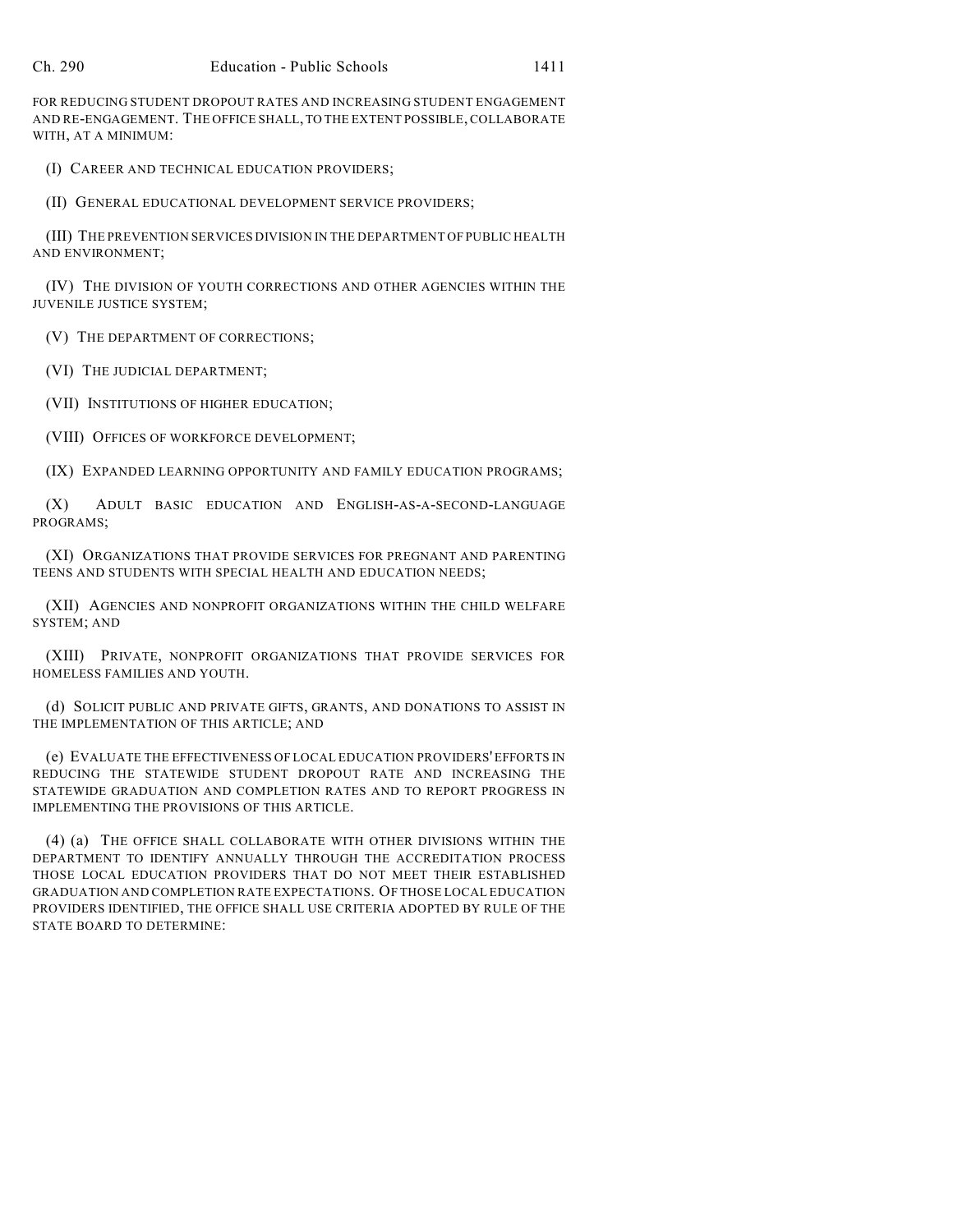(I) WHICH LOCAL EDUCATION PROVIDERS ARE MOST IN NEED OF IMPROVEMENT AND ASSISTANCE AND SHALL RECOGNIZE SAID LOCAL EDUCATION PROVIDERS AS HIGH PRIORITY LOCAL EDUCATION PROVIDERS; AND

(II) WHICH LOCAL EDUCATION PROVIDERS ARE IN SIGNIFICANT NEED OF IMPROVEMENT AND ASSISTANCE AND SHALL RECOGNIZE SAID LOCAL EDUCATION PROVIDERS AS PRIORITY LOCAL EDUCATION PROVIDERS.

(b) THE OFFICE SHALL PROVIDE TECHNICAL ASSISTANCE TO EACH HIGH PRIORITY LOCAL EDUCATION PROVIDER AND TO PRIORITY LOCAL EDUCATION PROVIDERS AS PROVIDED IN THIS ARTICLE.

(5) IN ADDITION TO THE ASSISTANCE SPECIFIED IN SECTIONS 22-14-106 (3) AND 22-14-107 (5), THE OFFICE SHALL PROVIDE TECHNICAL ASSISTANCE IN THE AREAS OF DROPOUT PREVENTION AND STUDENT ENGAGEMENT AND RE-ENGAGEMENT TO THE HIGH PRIORITY LOCAL EDUCATION PROVIDERS AND, TO THE EXTENT PRACTICABLE WITHIN EXISTING RESOURCES, TO PRIORITY LOCAL EDUCATION PROVIDERS. TECHNICAL ASSISTANCE MAY INCLUDE, BUT NEED NOT BE LIMITED TO:

(a) TRAINING IN IMPLEMENTING IDENTIFIED, EFFECTIVE, RESEARCH-BASED STRATEGIES FOR DROPOUT PREVENTION AND STUDENT ENGAGEMENT AND RE-ENGAGEMENT;

(b) ASSISTANCE IN ESTIMATING THE COST OF IMPLEMENTING THE IDENTIFIED STRATEGIES IN THE SCHOOLS OPERATED OR APPROVED BY THE HIGH PRIORITY OR PRIORITY LOCAL EDUCATION PROVIDER AND ANALYZING THE COST-EFFECTIVENESS OF THE STRATEGIES;

(c) IDENTIFICATION AND RECOMMENDATION OF EFFECTIVE APPROACHES APPLIED BY OTHER COLORADO LOCAL EDUCATION PROVIDERS THAT MAY BE SIMILARLY SITUATED TO THE HIGH PRIORITY OR PRIORITY LOCAL EDUCATION PROVIDER.

**22-14-104. Report of effective policies and strategies - creation - use.** (1) ON OR BEFORE DECEMBER31,2009, THE OFFICE SHALL REVIEW THE EXISTING RESEARCH AND DATA FROM THIS STATE AND OTHER STATES AND COMPILE A REPORT OF EFFECTIVE DROPOUT PREVENTION AND STUDENT ENGAGEMENT AND RE-ENGAGEMENT POLICIES AND STRATEGIES IMPLEMENTED BY LOCAL EDUCATION PROVIDERS WITHIN THIS STATE AND IN OTHER STATES. THE OFFICE MAY USE THE FINDINGS AND RECOMMENDATIONS IN THE REPORT TO PROVIDE TECHNICAL ASSISTANCE TO HIGH PRIORITY AND PRIORITY LOCAL EDUCATION PROVIDERS, TO ASSIST HIGH PRIORITY AND PRIORITY LOCAL EDUCATION PROVIDERS IN CREATING STUDENT GRADUATION AND COMPLETION PLANS, AND TO RECOMMEND TO THE STATE BOARD AND THE GENERAL ASSEMBLY STATE POLICIES CONCERNING DROPOUT PREVENTION AND STUDENT ENGAGEMENT AND RE-ENGAGEMENT. HIGH PRIORITY AND PRIORITY LOCAL EDUCATION PROVIDERS MAY USE THE REPORT TO REVIEW THEIR POLICIES, TO FORMULATE NEW POLICIES AND STRATEGIES, AND TO CREATE AND EVALUATE THEIR STUDENT GRADUATION AND COMPLETION PLANS.

(2) IN PREPARING THE REPORT OF EFFECTIVE POLICIES AND STRATEGIES, THE OFFICE, AT A MINIMUM, SHALL CONSULT, SHARE INFORMATION, AND COORDINATE EFFORTS WITH: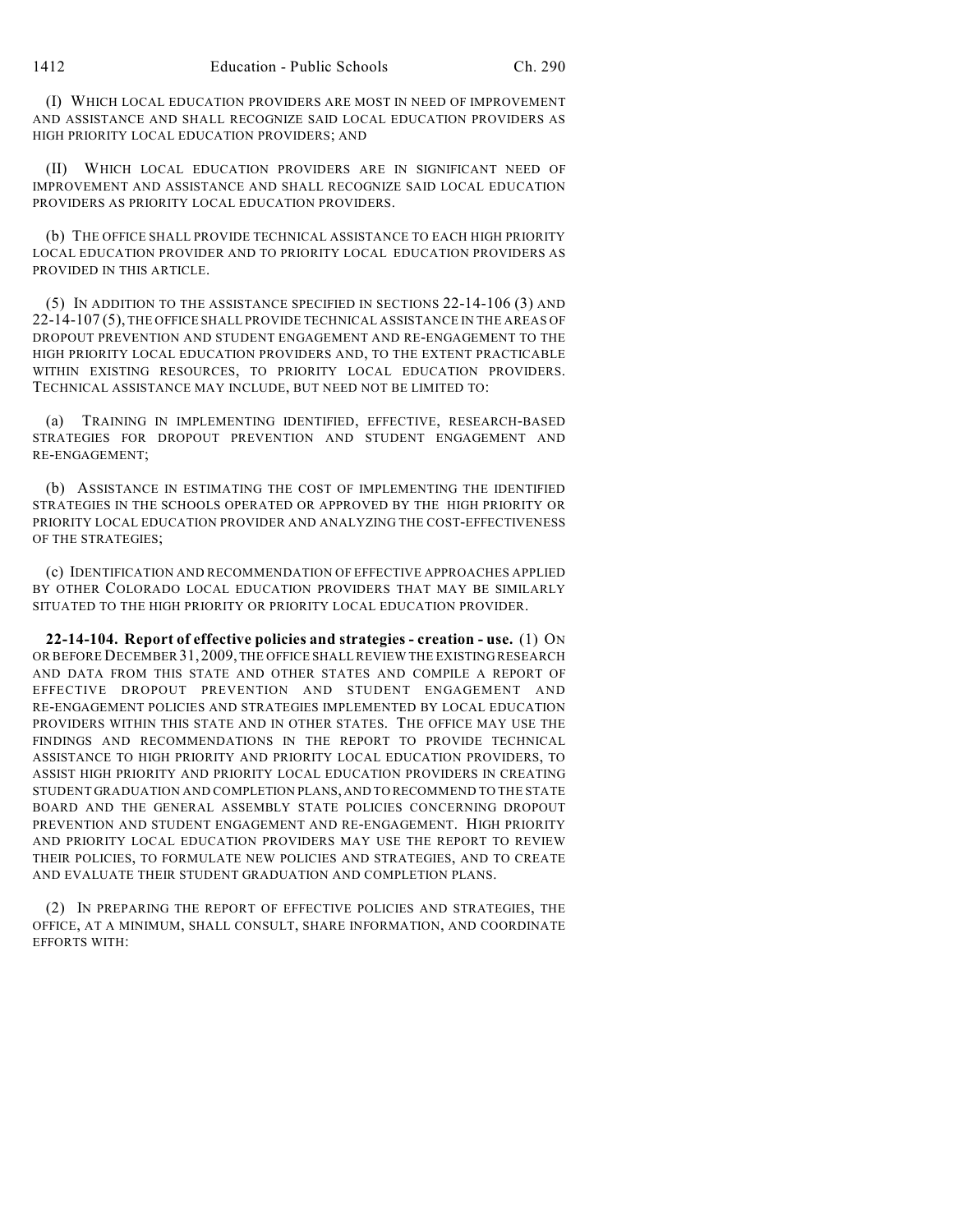(a) THE GOVERNOR'S OFFICE;

(b) THE P-20 EDUCATION COORDINATING COUNCIL APPOINTED BY THE GOVERNOR PURSUANT TO EXECUTIVE ORDER B 003 07;

(c) LOCAL EDUCATION PROVIDERS WITHIN COLORADO THAT HAVE MAINTAINED LOW STUDENT DROPOUT RATES AND HIGH RATES OF STUDENT ENGAGEMENT AND RE-ENGAGEMENT IN PREVIOUS YEARS;

(d) STATE AND NATIONAL EXPERTS IN DROPOUT RATE REDUCTION AND STUDENT ENGAGEMENT AND RE-ENGAGEMENT STRATEGIES WHO ARE KNOWLEDGEABLE ABOUT SUCCESSFUL POLICIES AND PRACTICES FROM OTHER STATES AND LOCAL GOVERNMENTS IN OTHER STATES; AND

(e) FEDERAL GOVERNMENT OFFICIALS WHO ADMINISTER DROPOUT RATE REDUCTION AND STUDENT ENGAGEMENT AND RE-ENGAGEMENT INITIATIVES AND PROGRAMS.

(3) THE OFFICE SHALL PERIODICALLY REVIEW AND REVISE THE REPORT OF EFFECTIVE POLICIES AND STRATEGIES AS NECESSARY TO MAINTAIN THE REPORT'S RELEVANCE AND APPLICABILITY. THE OFFICE SHALL POST THE INITIAL REPORT OF EFFECTIVE STRATEGIES AND SUBSEQUENT REVISIONS ON THE DEPARTMENT'S WEB SITE.

**22-14-105. Assessment of statewide student attendance data - report.** BEGINNING IN THE 2009-10 ACADEMIC YEAR, THE OFFICE, WITH ASSISTANCE FROM OTHER DIVISIONS WITHIN THE DEPARTMENT, SHALL ANNUALLY ANALYZE DATA COLLECTED BY THE DEPARTMENT FROM LOCAL EDUCATION PROVIDERS THROUGHOUT THE STATE CONCERNING STUDENT ATTENDANCE AND THE IMPLEMENTATION OF SCHOOL ATTENDANCE POLICIES AND PRACTICES AND SHALL ASSESS THE OVERALL INCIDENCE, CAUSES, AND EFFECTS OF STUDENT DROPOUT, ENGAGEMENT, AND RE-ENGAGEMENT IN COLORADO. ON OR BEFORE FEBRUARY 15, 2010, AND ON OR BEFORE FEBRUARY 15 EACH YEAR THEREAFTER, THE OFFICE SHALL PROVIDE TO LOCAL EDUCATION PROVIDERS, THE STATE BOARD, THE EDUCATION COMMITTEES OF THE SENATE AND THE HOUSE OF REPRESENTATIVES, OR ANY SUCCESSOR COMMITTEES, AND THE GOVERNOR'S OFFICE THE ASSESSMENT AND ANY RECOMMENDED STRATEGIES TO ADDRESS STUDENT DROPOUT, ENGAGEMENT, AND RE-ENGAGEMENT IN COLORADO. THE OFFICE MAY COMBINE THIS ASSESSMENT AND RECOMMENDATION WITH THE REPORT REQUIRED BY SECTION 22-14-111.

**22-14-106. Local education provider practices assessment - technical assistance - rules.** (1) (a) EACH HIGH PRIORITY AND PRIORITY LOCAL EDUCATION PROVIDER SHALL CONDUCT A PRACTICES ASSESSMENT AS DESCRIBED IN SUBSECTION (2) OF THIS SECTION. EACH HIGH PRIORITY AND PRIORITY LOCAL EDUCATION PROVIDER'S PRACTICES ASSESSMENT SHALL CONSIDER COMMUNITY PARTNERSHIPS WITH STATE AND LOCAL GOVERNMENT AGENCIES AND COMMUNITY-BASED ORGANIZATIONS AND CURRENT PRACTICES AND POLICIES AS THEY RELATE TO DIFFERENT TYPES OF DROPOUT STUDENTS OR STUDENTS AT RISK OF DROPPING OUT.

(b) EACH HIGH PRIORITY LOCAL EDUCATION PROVIDER SHALL COMPLETE ITS INITIAL PRACTICES ASSESSMENT NO LATER THAN JUNE 30, 2010. EACH PRIORITY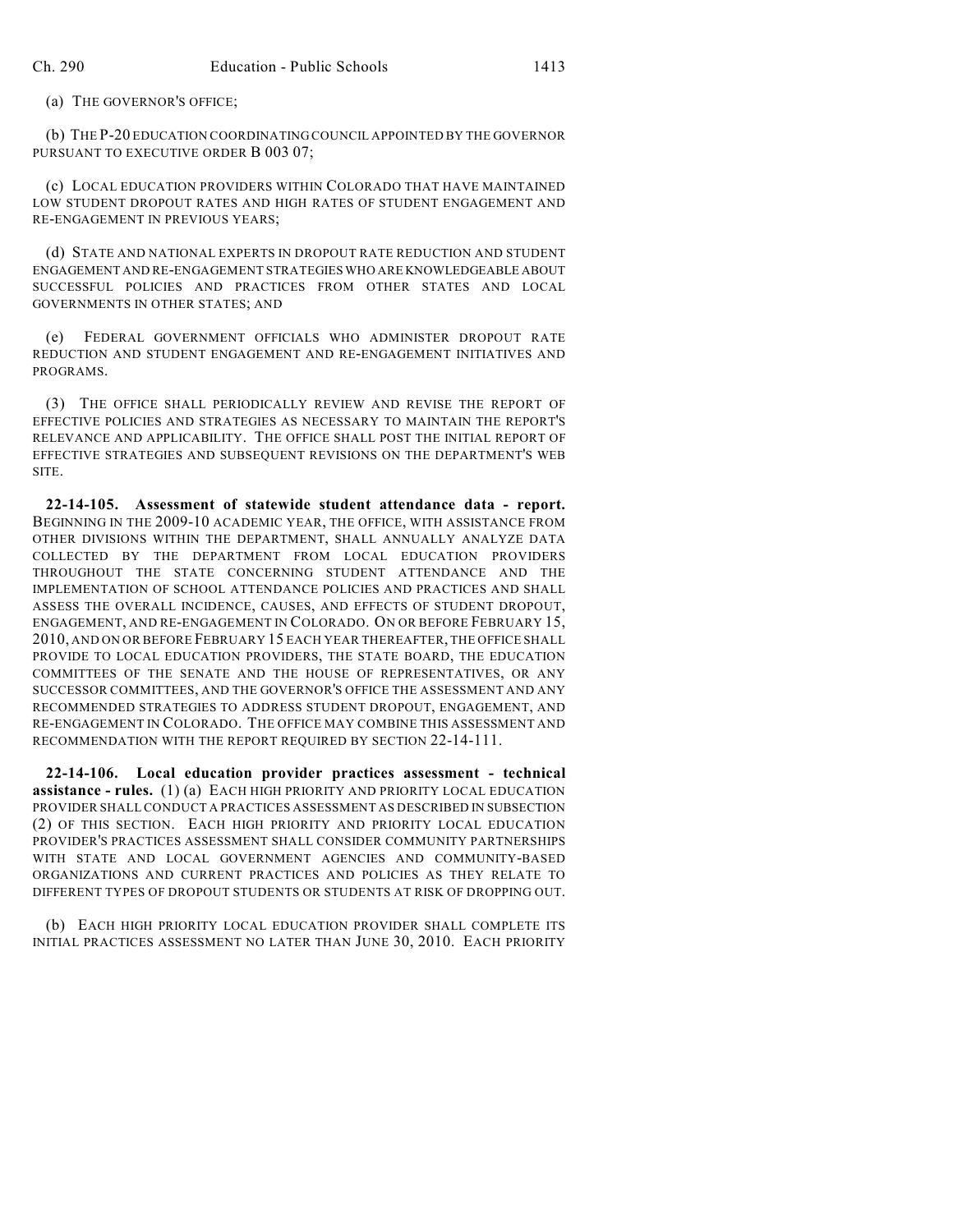LOCAL EDUCATION PROVIDER SHALL COMPLETE ITS INITIAL PRACTICES ASSESSMENT NO LATER THAN JUNE 30, 2011. FOLLOWING COMPLETION OF THE INITIAL PRACTICES ASSESSMENT, EACH HIGH PRIORITY AND PRIORITY LOCAL EDUCATION PROVIDER SHALL REVIEW AND UPDATE THE PRACTICES ASSESSMENT IN ACCORDANCE WITH TIMELINES ADOPTED BY RULE OF THE STATE BOARD.

(c) EACH LOCAL EDUCATION PROVIDER THAT IS NOT A HIGH PRIORITY OR PRIORITY LOCAL EDUCATION PROVIDER IS ENCOURAGED TO CONDUCT A PRACTICES ASSESSMENT AND TO PERIODICALLY REVIEW AND UPDATE THE PRACTICES ASSESSMENT. A LOCAL EDUCATION PROVIDER THAT CHOOSES TO CONDUCT A PRACTICES ASSESSMENT PURSUANT TO THIS PARAGRAPH (c) SHALL COMPLY WITH THE PROVISIONS OF SUBSECTION (4) OF THIS SECTION.

(d) IF A HIGH PRIORITY OR PRIORITY LOCAL EDUCATION PROVIDER HAS AUTHORIZED ONE OR MORE EXISTING CHARTER SCHOOLS PURSUANT TO ARTICLE 30.5 OF THIS TITLE, EACH CHARTER SCHOOL SHALL CONDUCT ITS OWN PRACTICES ASSESSMENT IN ACCORDANCE WITH THE DEADLINES SPECIFIED IN PARAGRAPH (b) OF THIS SUBSECTION (1) AND SUBMIT THE ASSESSMENT TO THE DEPARTMENT PURSUANT TO SUBSECTION (4) OF THIS SECTION. A PRACTICES ASSESSMENT CONDUCTED BY A CHARTER SCHOOL SHALL CONFORM TO THE REQUIREMENTS SPECIFIED IN SUBSECTION (2) OF THIS SECTION.

(2) EACH PRACTICES ASSESSMENT, AT A MINIMUM, SHALL ADDRESS THE HIGH PRIORITY OR PRIORITY LOCAL EDUCATION PROVIDER'S:

(a) ATTENDANCE AND TRUANCY REPORTING AND ENFORCEMENT POLICIES AND DEFINITIONS;

(b) RISK FACTORS AND REMEDIES APPLICABLE TO STUDENTS WHO ARE FAILING ONE OR MORE COURSES, HAVE EXPERIENCED TRAUMATIC LIFE EVENTS, OR HAVE LOST ACADEMIC INTEREST OR MOTIVATION AND TO STUDENTS WHOSE PRESENCE OR ACTIONS ARE PERCEIVED TO BE DETRIMENTAL TO OTHER STUDENTS;

(c) INTERACTION WITH THE JUDICIAL SYSTEM IN ENFORCING COMPULSORY SCHOOL ATTENDANCE;

(d) INTERACTION WITH THE JUVENILE JUSTICE SYSTEM IN:

(I) ASSISTING IN ADMINISTERING JUVENILE DIVERSION PROGRAMS AND COORDINATING SUPPORTS FOR ALL STUDENTS TRANSITIONING OUT OF THE JUVENILE JUSTICE SYSTEM TO AID IN THE CONTINUATION OF THE STUDENTS' EDUCATION, ESPECIALLY FOR THOSE STUDENTS INVOLVED IN THE JUVENILE JUSTICE SYSTEM AS A RESULT OF SCHOOL-RELATED VIOLATIONS OF THE LOCAL EDUCATION PROVIDER'S CODE OF CONDUCT OR CRIMES COMMITTED ON SCHOOL PROPERTY; AND

(II) COORDINATING WITH JUVENILE PROBATION OFFICERS REGARDING SCHOOL-RELATED CONDITIONS OF PROBATION;

(e) COORDINATION WITH CHILD WELFARE SERVICES, INCLUDING BUT NOT LIMITED TO COUNTY DEPARTMENTS OF SOCIAL SERVICES, FACILITY SCHOOLS, AND OTHER YOUTH SERVICES PROVIDERS;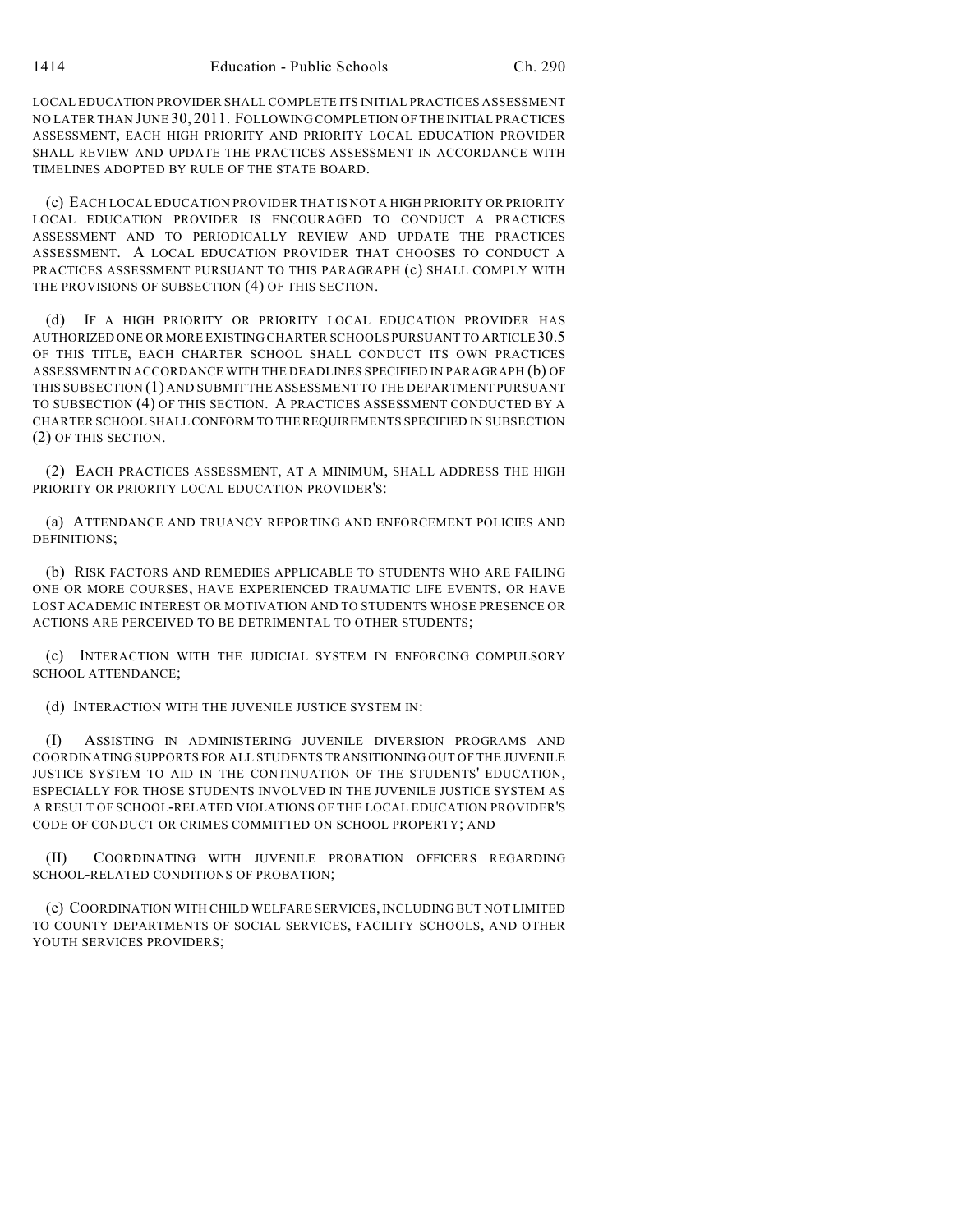(f) GRADING POLICIES;

(g) POLICIES FOR GRADE REPETITION AND REMEDIATION;

(h) COURSE COMPLETION REQUIREMENTS AND POLICIES; AND

(i) POLICIES AND PRACTICES RELATING TO:

(I) THE USE OF INDIVIDUAL CAREER AND ACADEMIC PLANS;

(II) ADDRESSING ETHNICITY, LANGUAGE, AND CULTURAL BARRIERS BETWEEN STUDENTS' HOMES AND SCHOOL;

(III) ENGLISH-LANGUAGE ACQUISITION;

(IV) STUDENT ACQUISITION OF BEHAVIORAL, SOCIAL, AND EMOTIONAL SKILLS;

(V) STUDENTS' HEALTH CARE NEEDS;

(VI) ALTERNATIVE AND FLEXIBLE EDUCATIONAL STRATEGIES;

(VII) FAMILY INVOLVEMENT AND FAMILY SUPPORT SERVICES;

(VIII) EXPANDED LEARNING OPPORTUNITY PROGRAMS;

(IX) STAFF DEVELOPMENT IN IMPLEMENTING EVIDENCE-BASED STRATEGIES;

(X) INNOVATIONS TO ADDRESS BARRIERS TO SCHOOL ENGAGEMENT AND SUCCESS;

(XI) OUTREACH SERVICES TO RE-ENGAGE STUDENTS WHO DROP OUT OF SCHOOL; AND

(XII) REVIEW AND ANALYSIS OF DATA REGARDING DROPOUT RATES, GRADUATION RATES, SCHOOL COMPLETION RATES, TRUANCY RATES, THE NUMBER OF STUDENTS WHO ARE HABITUALLY TRUANT, SUSPENSION RATES, AND EXPULSION RATES.

(3) THE OFFICE SHALL PROVIDE TECHNICAL ASSISTANCE TO HIGH PRIORITY LOCAL EDUCATION PROVIDERS TO ASSIST THEM IN COMPLETING THEIR PRACTICES ASSESSMENTS. THE OFFICE MAY PROVIDE TECHNICAL ASSISTANCE TO PRIORITY LOCAL EDUCATION PROVIDERS AS ALLOWABLE WITHIN AVAILABLE APPROPRIATIONS. IN ADDITION, AT THE REQUEST OF A HIGH PRIORITY OR PRIORITY LOCAL EDUCATION PROVIDER AND TO THE EXTENT PRACTICABLE WITHIN AVAILABLE RESOURCES, THE OFFICE SHALL PROVIDE A TEMPLATE, WHICH INCLUDES ANY STUDENT DATA THAT IS PERTINENT TO THE HIGH PRIORITY OR PRIORITY LOCAL EDUCATION PROVIDER AND TO WHICH THE OFFICE HAS ACCESS, TO ASSIST THE HIGH PRIORITY OR PRIORITY LOCAL EDUCATION PROVIDER IN PREPARING ITS PRACTICES ASSESSMENT.

(4) UPON COMPLETING ITS PRACTICES ASSESSMENT OR ANY UPDATES TO THE ASSESSMENT, EACH HIGH PRIORITY AND PRIORITY LOCAL EDUCATION PROVIDER SHALL TRANSMIT THE ASSESSMENT TO THE DEPARTMENT FOR PUBLICATION ON THE INTERNET.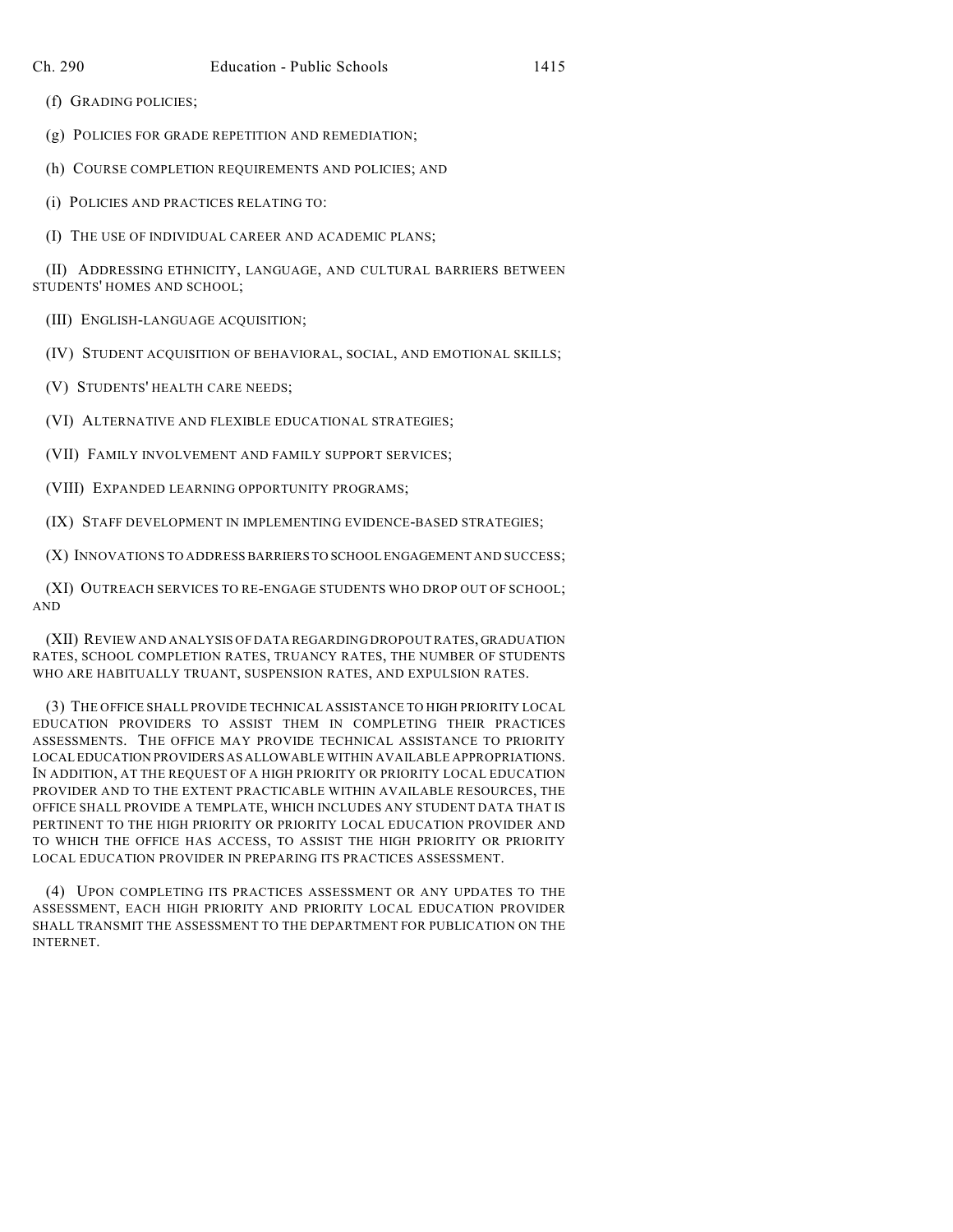**22-14-107. Student graduation and completion plans - adoption - evaluation.** (1) (a) BASED ON THE COMPLETED PRACTICES ASSESSMENT, BY A DATE SPECIFIED BY RULE OF THE STATE BOARD, BUT NOT LATER THAN OCTOBER 1, 2010, EACH HIGH PRIORITY LOCAL EDUCATION PROVIDER SHALL ADOPT A STUDENT GRADUATION AND COMPLETION PLAN FOR THE SCHOOLS OPERATED OR APPROVED BY THE HIGH PRIORITY LOCAL EDUCATION PROVIDER. EACH PRIORITY LOCAL EDUCATION PROVIDER SHALL ADOPT A STUDENT GRADUATION AND COMPLETION PLAN BY A DATE SPECIFIED BY RULE OF THE STATE BOARD, BUT NOT LATER THAN OCTOBER 1, 2011. FOLLOWING ADOPTION OF THE INITIAL STUDENT GRADUATION AND COMPLETION PLAN, EACH HIGH PRIORITY AND PRIORITY LOCAL EDUCATION PROVIDER SHALL REVIEW AND UPDATE THE STUDENT GRADUATION AND COMPLETION PLAN IN ACCORDANCE WITH TIMELINES ADOPTED BY RULE OF THE STATE BOARD. IN SETTING THE DATES FOR ADOPTION OF THE INITIAL STUDENT GRADUATION AND COMPLETION PLANS AND THE TIMELINES FOR REVIEWING AND UPDATING THE STUDENT GRADUATION AND COMPLETION PLANS, THE STATE BOARD SHALL ENSURE THAT THE DATES COINCIDE WITH THE DATES BY WHICH EACH LOCAL EDUCATION PROVIDER IS REQUIRED TO ADOPT THE PLAN REQUIRED BY ITS ACCREDITATION CATEGORY OR ITS ANNUAL PERFORMANCE REVIEW.

(b) EACH LOCAL EDUCATION PROVIDER THAT IS NOT A HIGH PRIORITY OR PRIORITY LOCAL EDUCATION PROVIDER IS ENCOURAGED TO ADOPT A STUDENT GRADUATION AND COMPLETION PLAN AND TO PERIODICALLY REVIEW AND UPDATE THE PLAN. A LOCAL EDUCATION PROVIDER THAT CHOOSES TO ADOPT A STUDENT GRADUATION AND COMPLETION PLAN PURSUANT TO THIS PARAGRAPH (b) SHALL COMPLY WITH THE PROVISIONS OF SUBSECTION (6) OF THIS SECTION.

(c) NOTWITHSTANDING ANY PROVISION OF PARAGRAPH (a) OF THIS SUBSECTION (1) TO THE CONTRARY, IF A HIGH PRIORITY OR PRIORITY LOCAL EDUCATION PROVIDER HAS AUTHORIZED ONE OR MORE EXISTING CHARTER HIGH SCHOOLS PURSUANT TO ARTICLE 30.5 OF THIS TITLE, EACH CHARTER HIGH SCHOOL SHALL ADOPT ITS OWN STUDENT GRADUATION AND COMPLETION PLAN IN ACCORDANCE WITH THE DEADLINES SPECIFIED IN PARAGRAPH (a) OF THIS SUBSECTION (1) AND SUBMIT THE PLAN TO THE DEPARTMENT PURSUANT TO SUBSECTION (6) OF THIS SECTION. A STUDENT GRADUATION AND COMPLETION PLAN ADOPTED BY A CHARTER HIGH SCHOOL SHALL CONFORM TO THE REQUIREMENTS SPECIFIED IN SUBSECTION (2) OF THIS SECTION.

(2) AT A MINIMUM, EACH HIGH PRIORITY AND PRIORITY LOCAL EDUCATION PROVIDER'S STUDENT GRADUATION AND COMPLETION PLAN SHALL INCLUDE:

(a) THE PERCENTAGE BY WHICH THE HIGH PRIORITY OR PRIORITY LOCAL EDUCATION PROVIDER ANTICIPATES REDUCING THE STUDENT TRUANCY RATE AND DROPOUT RATE AND THE TIMELINE FOR ACHIEVING THE REDUCTIONS;

(b) THE PERCENTAGE BY WHICH THE HIGH PRIORITY OR PRIORITY LOCAL EDUCATION PROVIDER ANTICIPATES INCREASING THE STUDENT ATTENDANCE, GRADUATION, AND COMPLETION RATES AND THE TIMELINE FOR ACHIEVING THE INCREASES;

(c) OTHER OBJECTIVES THAT THE HIGH PRIORITY OR PRIORITY LOCAL EDUCATION PROVIDER IDENTIFIES THAT ARE DESIGNED TO RESULT IN IMPROVED DROPOUT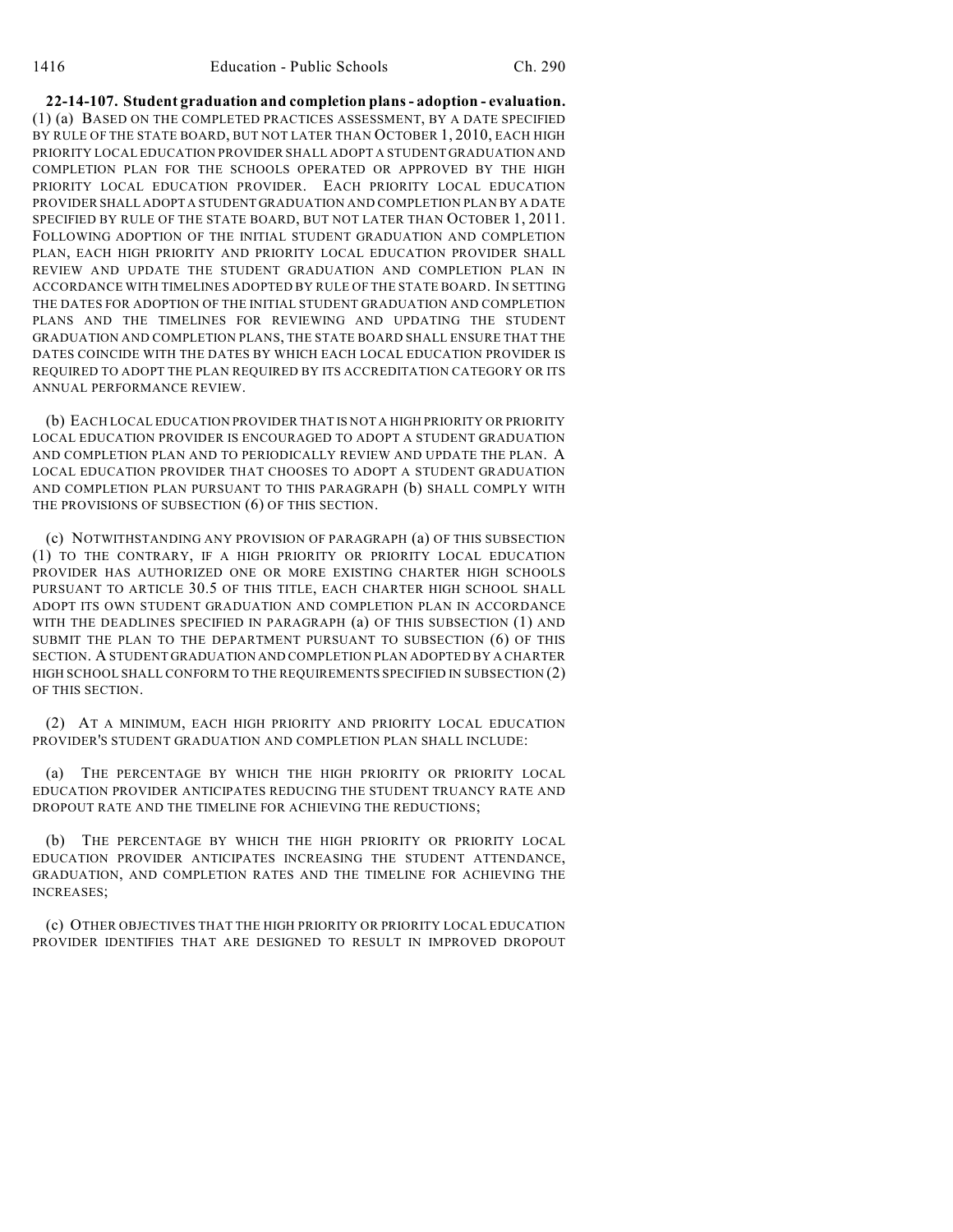PREVENTION, IMPROVED STUDENT ATTENDANCE, AND IMPROVED STUDENT ENGAGEMENT AND RE-ENGAGEMENT WITHIN THE SCHOOLS OPERATED OR APPROVED BY THE HIGH PRIORITY OR PRIORITY LOCAL EDUCATION PROVIDER;

(d) THE MANNER IN WHICH THE HIGH PRIORITY OR PRIORITY LOCAL EDUCATION PROVIDER WILL MEASURE SUCCESS IN ACHIEVING THE GOALS AND OBJECTIVES OF THE STUDENT GRADUATION AND COMPLETION PLAN;

(e) THE MANNER IN WHICH SCHOOL STAFF AND PARENTS WILL WORK TOGETHER TO ADDRESS THE RISK FACTORS AND REMEDIES FOR STUDENTS; AND

(f) A DESCRIPTION OF THE SUPPORTS THAT THE HIGH PRIORITY OR PRIORITY LOCAL EDUCATION PROVIDER WILL PROVIDE TO A STUDENT WHO LEAVES A PUBLIC SCHOOL PRIOR TO GRADUATION OR COMPLETION, WHICH SUPPORTS, AT A MINIMUM, SHALL INCLUDE AN EXPLANATION OF THE EDUCATIONAL ALTERNATIVES AVAILABLE TO THE STUDENT TO ASSIST HIM OR HER IN RE-ENGAGING IN SCHOOL AND OTHER INFORMATION TO ASSIST WITH HIS OR HER TRANSITION INTO OTHER EDUCATIONAL SETTINGS, INCLUDING BUT NOT LIMITED TO AN ADULT BASIC EDUCATION, GENERAL EDUCATIONAL DEVELOPMENT, OR ENGLISH-AS-A-SECOND-LANGUAGE PROGRAM, OR INTO THE WORKFORCE OR JOB TRAINING.

(3) IN DESIGNING ITS STUDENT GRADUATION AND COMPLETION PLAN, EACH HIGH PRIORITY OR PRIORITY LOCAL EDUCATION PROVIDER IS ENCOURAGED TO:

(a) INCLUDE A VARIETY OF INNOVATIVE DROPOUT REDUCTION EFFORTS IN THE PLAN, INCLUDING NEW SCHOOLS AND PROGRAMS THAT PROVIDE EDUCATIONAL ENVIRONMENTS THAT ARE SPECIFICALLY DESIGNED TO PROMOTE STUDENT RE-ENGAGEMENT, INCLUDING POLICIES AND PROGRAMS THAT CREATE ALTERNATIVE PATHWAYS TO HIGH SCHOOL GRADUATION; AND

(b) REVIEW EXISTING SUPPORTS AND RESOURCES THAT THE HIGH PRIORITY OR PRIORITY LOCAL EDUCATION PROVIDER MAY LEVERAGE TO SUPPORT IMPLEMENTATION OF THE PLAN, INCLUDING BUT NOT LIMITED TO GRANTS FOR EXPELLED AND AT-RISK STUDENT SERVICES AVAILABLE PURSUANT TO SECTION 22-33-205, GRANTS AVAILABLE THROUGH THE SCHOOL COUNSELOR CORPS GRANT PROGRAM CREATED IN ARTICLE 91 OF THIS TITLE, ASSISTANCE AVAILABLE THROUGH THE CLOSING THE ACHIEVEMENT GAP PROGRAM PURSUANT TO SECTION 22-7-611, AND FEDERAL MONEYS AVAILABLE PURSUANT TO THE "SAFE AND DRUG-FREE SCHOOLS AND COMMUNITIES ACT", 20 U.S.C. SEC. 7101 ET SEQ.

(4) EACH HIGH PRIORITY OR PRIORITY LOCAL EDUCATION PROVIDER, IN ADOPTING ITS STUDENT GRADUATION AND COMPLETION PLAN, SHALL ALSO ADOPT A PROCESS BY WHICH ANNUALLY TO REVIEW AND EVALUATE THE EFFECTIVENESS OF THE PLAN. EACH HIGH PRIORITY OR PRIORITY LOCAL EDUCATION PROVIDER THAT IS A SCHOOL DISTRICT SHALL INCLUDE ITS PRACTICES ASSESSMENT AND ITS STUDENT GRADUATION AND COMPLETION PLAN WITH THE PLAN THE SCHOOL DISTRICT IS REQUIRED TO ADOPT BASED ON ITS ACCREDITATION CATEGORY.

(5) THE OFFICE SHALL PROVIDE TECHNICAL ASSISTANCE TO HIGH PRIORITY LOCAL EDUCATION PROVIDERS TO ASSIST THEM IN COMPLETING THEIR STUDENT GRADUATION AND COMPLETION PLANS. THE OFFICE MAY PROVIDE TECHNICAL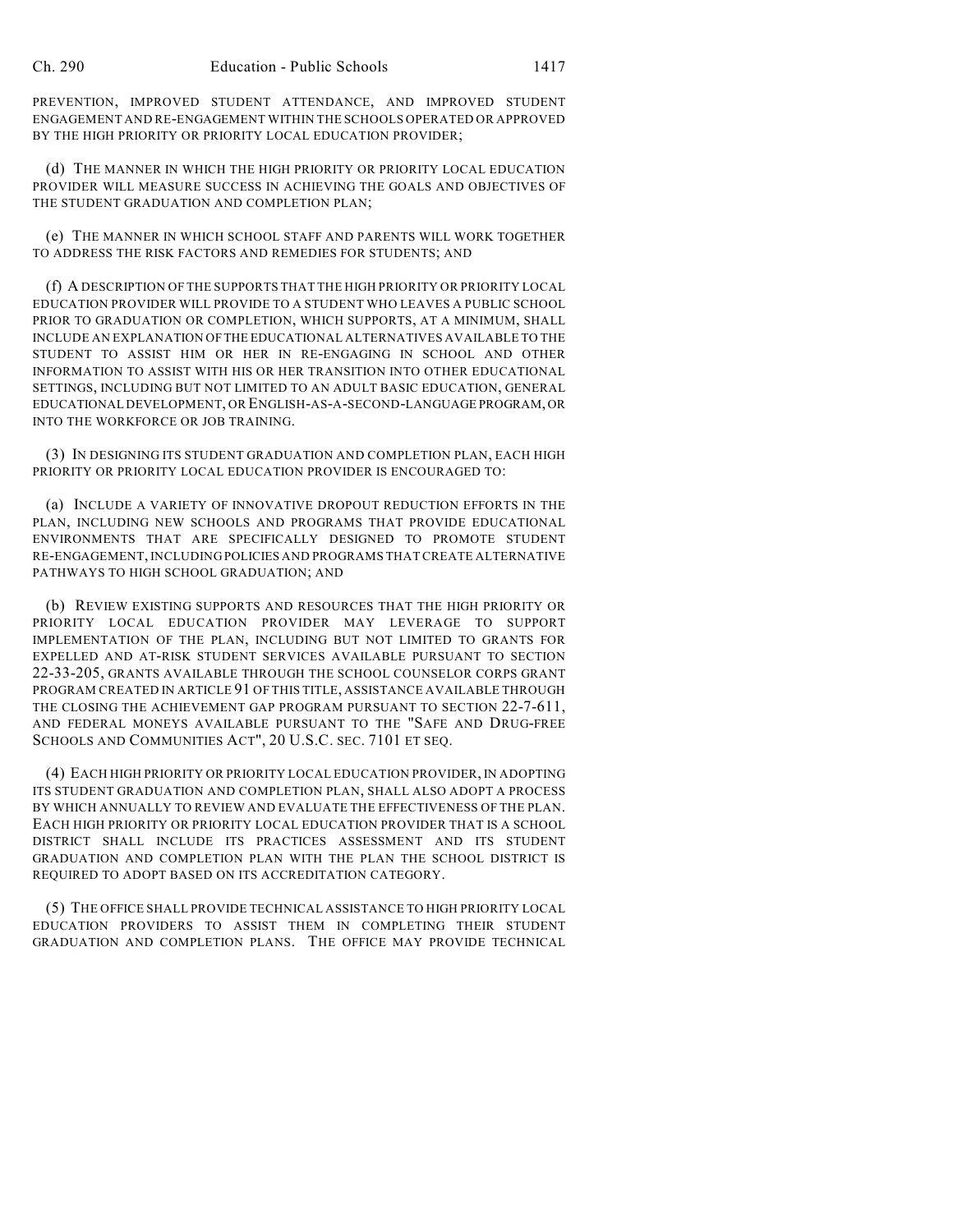ASSISTANCE TO PRIORITY LOCAL EDUCATION PROVIDERS AS ALLOWABLE WITHIN AVAILABLE APPROPRIATIONS.

(6) UPON ADOPTING ITS STUDENT GRADUATION AND COMPLETION PLAN OR ANY UPDATES TO THE PLAN, EACH HIGH PRIORITY OR PRIORITY LOCAL EDUCATION PROVIDER SHALL TRANSMIT THE PLAN TO THE DEPARTMENT FOR PUBLICATION ON THE INTERNET.

(7) (a) BEGINNING IN THE 2011-12 ACADEMIC YEAR, THE OFFICE SHALL ANNUALLY EVALUATE EACH HIGH PRIORITY LOCAL EDUCATION PROVIDER'S STUDENT GRADUATION AND COMPLETION PLAN AS PART OF THE ACCREDITATION REVIEW PROCESS. THE OFFICE SHALL EVALUATE THE COMPONENTS OF EACH STUDENT GRADUATION AND COMPLETION PLAN, THE HIGH PRIORITY LOCAL EDUCATION PROVIDER'S IMPLEMENTATION OF THE PLAN, AND THE RESULTS ACHIEVED. IN EVALUATING THE STUDENT GRADUATION AND COMPLETION PLANS, THE OFFICE SHALL GENERALLY ENSURE THAT THE HIGH PRIORITY LOCAL EDUCATION PROVIDER APPLIES BEST PRACTICES AND STRATEGIES AND EMPLOYS RIGOROUS ONGOING PROGRAM EVALUATION AND OVERSIGHT IN IMPLEMENTING THE PLAN. ON COMPLETION OF THE EVALUATION, THE OFFICE MAY PROVIDE RECOMMENDATIONS TO THE HIGH PRIORITY LOCAL EDUCATION PROVIDER CONCERNING IMPROVEMENTS IN THE PLAN DESIGN AND IMPLEMENTATION.

(b) THE OFFICE MAY EVALUATE, AS DESCRIBED IN PARAGRAPH (a) OF THIS SUBSECTION (7), THE STUDENT GRADUATION AND COMPLETION PLANS OF PRIORITY LOCAL EDUCATION PROVIDERS AS ALLOWABLE WITHIN AVAILABLE APPROPRIATIONS.

**22-14-108. Local education provider - notice to parent of dropout status.** (1) EACH LOCAL EDUCATION PROVIDER SHALL ADOPT AND IMPLEMENT POLICIES AND PROCEDURES PURSUANT TO WHICH THE LOCAL EDUCATION PROVIDER OR THE PUBLIC SCHOOL IN WHICH THE STUDENT WAS ENROLLED SHALL NOTIFY A STUDENT'S PARENT IF THE STUDENT DROPS OUT OF SCHOOL, EVEN IF THE STUDENT IS NOT SUBJECT TO THE COMPULSORY ATTENDANCE REQUIREMENT SPECIFIED IN SECTION 22-33-104. THE LOCAL EDUCATION PROVIDER SHALL DEVELOP THE POLICIES AND PROCEDURES WITH THE GOAL OF ENCOURAGING THE STUDENT TO RE-ENROLL IN SCHOOL AND OF CONVEYING TO THE STUDENT'S PARENT THE LONG-TERM RAMIFICATIONS TO THE STUDENT OF DROPPING OUT OF SCHOOL.

(2) AT A MINIMUM, THE POLICIES AND PROCEDURES SHALL SPECIFY THE TIME FRAMES BY WHICH THE LOCAL EDUCATION PROVIDER OR THE PUBLIC SCHOOL IN WHICH THE STUDENT WAS ENROLLED SHALL NOTIFY THE STUDENT AND HIS OR HER PARENT AND SHALL REQUIRE THE PERSONNEL AT THE PUBLIC SCHOOL TO ATTEMPT TO MEET IN PERSON WITH THE STUDENT AND HIS OR HER PARENT.

(3) AT A MINIMUM, THE NOTICE SHALL INCLUDE WRITTEN NOTIFICATION OF THE STUDENT'S DROPOUT STATUS AND AN EXPLANATION OF THE EDUCATIONAL ALTERNATIVES AVAILABLE TO THE STUDENT TO ASSIST HIM OR HER IN RE-ENGAGING IN SCHOOL.

**22-14-109. Student re-engagement grant program - rules - application grants - fund created - report.** (1) THERE IS HEREBY CREATED WITHIN THE DEPARTMENT THE STUDENT RE-ENGAGEMENT GRANT PROGRAM TO PROVIDE GRANT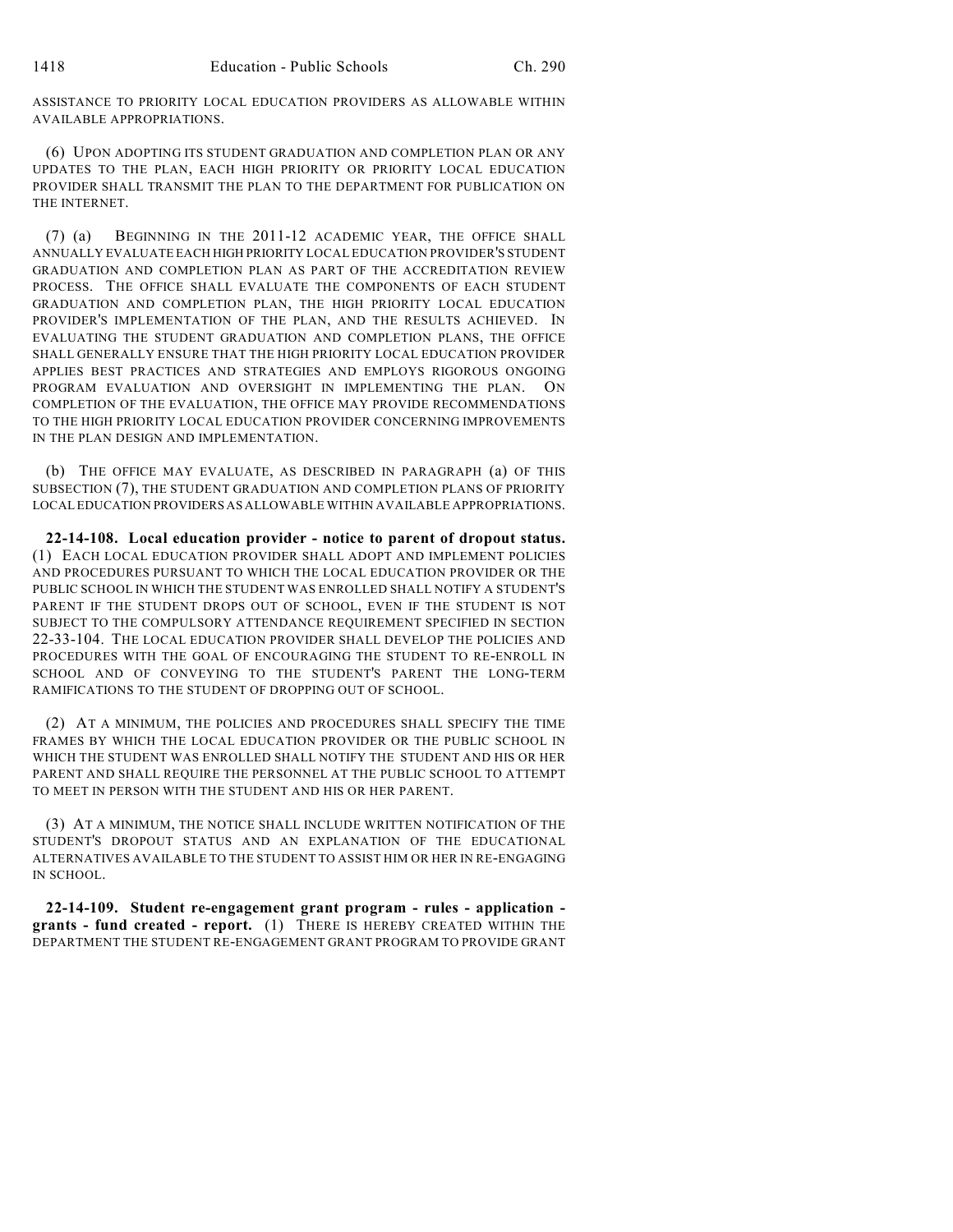MONEYS TO LOCAL EDUCATION PROVIDERS TO USE IN PROVIDING EDUCATIONAL SERVICES AND SUPPORTS TO STUDENTS TO MAINTAIN STUDENT ENGAGEMENT AND SUPPORT STUDENT RE-ENGAGEMENT IN HIGH SCHOOL. SUBJECT TO AVAILABLE APPROPRIATIONS, THE STATE BOARD SHALL AWARD STUDENT RE-ENGAGEMENT GRANTS TO LOCAL EDUCATION PROVIDERS FROM MONEYS APPROPRIATED FROM THE STUDENT RE-ENGAGEMENT GRANT PROGRAM FUND CREATED IN SUBSECTION (4) OF THIS SECTION.

(2) THE STATE BOARD SHALL ADOPT RULES PURSUANT TO THE "STATE ADMINISTRATIVE PROCEDURE ACT", ARTICLE 4 OF TITLE 24, C.R.S., FOR IMPLEMENTING THE GRANT PROGRAM. AT A MINIMUM, THE RULES SHALL INCLUDE:

(a) TIMELINES AND PROCEDURES BY WHICH A LOCAL EDUCATION PROVIDER MAY APPLY FOR A GRANT;

(b) THE INFORMATION TO BE INCLUDED ON GRANT APPLICATIONS, INCLUDING AT A MINIMUM:

(I) THE LOCAL EDUCATION PROVIDER'S PLAN FOR PROVIDING EDUCATIONAL SERVICES, INCLUDING SOCIAL AND EMOTIONAL SUPPORT SERVICES;

(II) A DESCRIPTION OF THE SERVICES TO BE PROVIDED;

(III) THE ESTIMATED COST OF PROVIDING THE SERVICES;

(IV) THE CRITERIA THE LOCAL EDUCATION PROVIDER WILL APPLY TO MEASURE THE EFFECTIVENESS OF THE SERVICES PROVIDED; AND

(V) A DESCRIPTION OF THE LOCAL EDUCATION PROVIDER'S POLICIES AND PRACTICES RELATED TO:

- (A) COURSE COMPLETION AND CREDIT RECOVERY;
- (B) ATTENDANCE AND BEHAVIOR IMPROVEMENTS;
- (C) ALTERNATIVE AND FLEXIBLE LEARNING STRATEGIES;
- (D) SAFE AND WELCOMING SCHOOL ENVIRONMENTS;
- (E) STUDENT SOCIAL AND EMOTIONAL SUPPORTS;
- (F) FAMILY ENGAGEMENT AND FAMILY SUPPORT STRATEGIES;
- (G) STAFF DEVELOPMENT;

(H) INNOVATIONS TO ADDRESS BARRIERS TO SCHOOL ENGAGEMENT AND SUCCESS; AND

(I) TRANSFERENCE OF STUDENT RECORDS TO AND RECEIPT OF STUDENT RECORDS FROM OTHER LOCAL EDUCATION PROVIDERS.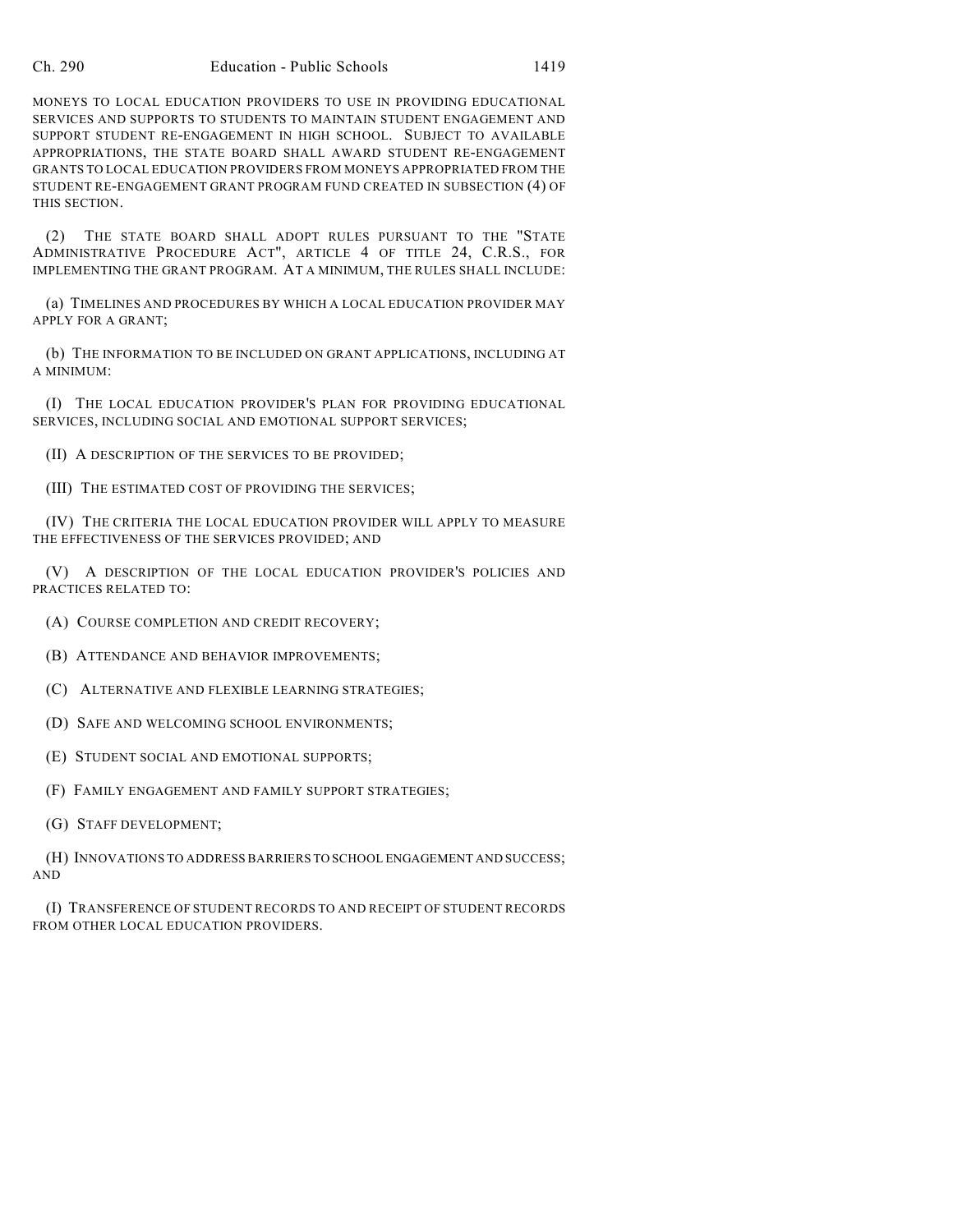(3) EACH LOCAL EDUCATION PROVIDER THAT SEEKS TO RECEIVE A GRANT PURSUANT TO THIS SECTION SHALL SUBMIT AN APPLICATION TO THE DEPARTMENT IN ACCORDANCE WITH THE RULES ADOPTED BY THE STATE BOARD. DEPARTMENT SHALL REVIEW THE GRANT APPLICATIONS RECEIVED AND RECOMMEND GRANT RECIPIENTS AND GRANT AMOUNTS TO THE STATE BOARD. THE STATE BOARD SHALL ANNUALLY AWARD GRANTS THROUGH THE GRANT PROGRAM BASED ON THE DEPARTMENT'S RECOMMENDATIONS.

(4) (a) THERE IS HEREBY CREATED IN THE STATE TREASURY THE STUDENT RE-ENGAGEMENT GRANT PROGRAM FUND, REFERRED TO IN THIS SUBSECTION (4) AS THE "FUND", THAT SHALL CONSIST OF ANY MONEYS CREDITED TO THE FUND PURSUANT TO PARAGRAPH (b) OF THIS SUBSECTION (4) AND ANY ADDITIONAL MONEYS THAT THE GENERAL ASSEMBLY MAY APPROPRIATE TO THE FUND. THE MONEYS IN THE FUND SHALL BE SUBJECT TO ANNUAL APPROPRIATION BY THE GENERAL ASSEMBLY TO THE DEPARTMENT FOR THE DIRECT AND INDIRECT COSTS ASSOCIATED WITH THE IMPLEMENTATION OF THIS SECTION.

(b) THE DEPARTMENT IS AUTHORIZED TO SEEK AND ACCEPT GIFTS, GRANTS, OR DONATIONS FROM PRIVATE OR PUBLIC SOURCES FOR THE PURPOSES OF THIS SECTION; EXCEPT THAT THE DEPARTMENT MAY NOT ACCEPT A GIFT, GRANT, OR DONATION IF IT IS SUBJECT TO CONDITIONS THAT ARE INCONSISTENT WITH THIS ARTICLE OR ANY OTHER LAW OF THE STATE. THE DEPARTMENT SHALL TRANSMIT ALL PRIVATE AND PUBLIC MONEYS RECEIVED THROUGH GIFTS, GRANTS, OR DONATIONS TO THE STATE TREASURER, WHO SHALL CREDIT THE SAME TO THE FUND.

(c) THE DEPARTMENT MAY EXPEND UP TO THREE PERCENT OF THE MONEYS ANNUALLY APPROPRIATED FROM THE FUND TO OFFSET THE COSTS INCURRED IN IMPLEMENTING THIS SECTION AND IN EVALUATING AND PROVIDING TECHNICAL ASSISTANCE TO LOCAL EDUCATION PROVIDERS THAT RECEIVE GRANTS PURSUANT TO THIS SECTION.

(d) ANY MONEYS IN THE FUND NOT EXPENDED FOR THE PURPOSE OF THIS SECTION MAY BE INVESTED BY THE STATE TREASURER AS PROVIDED BY LAW. ALL INTEREST AND INCOME DERIVED FROM THE INVESTMENT AND DEPOSIT OF MONEYS IN THE FUND SHALL BE CREDITED TO THE FUND. ANY UNEXPENDED AND UNENCUMBERED MONEYS REMAINING IN THE FUND AT THE END OF A FISCAL YEAR SHALL REMAIN IN THE FUND AND SHALL NOT BE CREDITED OR TRANSFERRED TO THE GENERAL FUND OR ANOTHER FUND.

(e) THE DEPARTMENT IS ENCOURAGED TO DIRECT TO THE FUND ANY FEDERAL MONEYS RECEIVED BY THE DEPARTMENT THAT MAY BE USED FOR THE PURPOSES SPECIFIED IN THIS SECTION.

(5) (a) ON OR BEFORE FEBRUARY 15, 2011, AND ON OR BEFORE FEBRUARY 15 EACH YEAR THEREAFTER, THE DEPARTMENT SHALL EVALUATE THE STUDENT RE-ENGAGEMENT SERVICES PROVIDED BY EACH LOCAL EDUCATION PROVIDER THAT RECEIVED A GRANT PURSUANT TO THIS SECTION IN THE PRECEDING FISCAL YEAR; EXCEPT THAT THE DEPARTMENT NEED NOT PROVIDE AN EVALUATION FOR ANY FISCAL YEAR IN WHICH GRANTS WERE NOT AWARDED. AT A MINIMUM, THE DEPARTMENT SHALL REVIEW: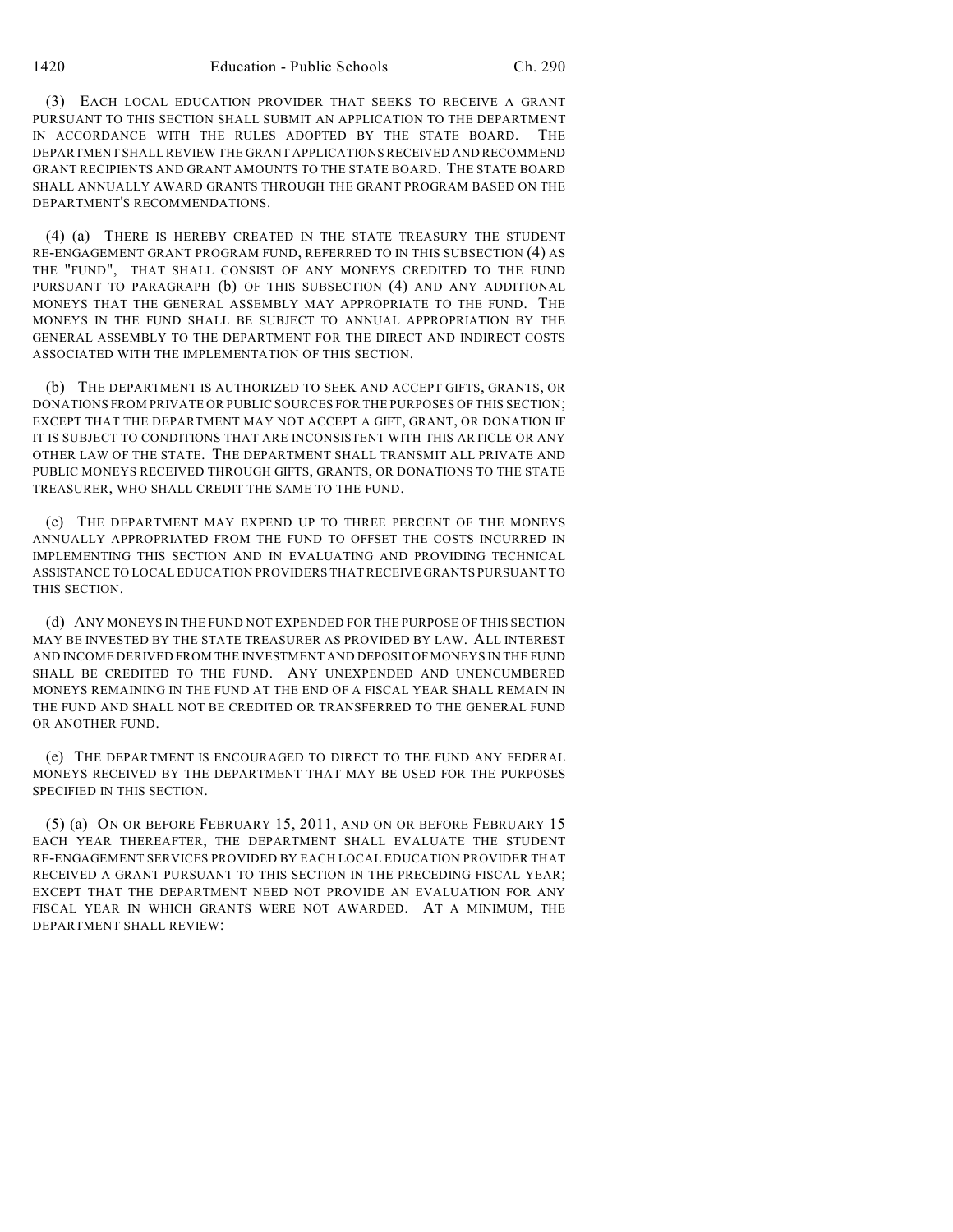(I) THE OUTCOMES AND EFFECTIVENESS OF THE SERVICES PROVIDED AS MEASURED BY THE DEMONSTRATED DEGREE OF STUDENT RE-ENGAGEMENT;

(II) THE ACADEMIC GROWTH OF STUDENTS WHO RECEIVED SERVICES AS A RESULT OF THE GRANT, TO THE EXTENT THE INFORMATION IS AVAILABLE;

(III) THE REDUCTION IN THE DROPOUT RATE; AND

(IV) THE INCREASE IN THE GRADUATION AND COMPLETION RATES FOR THE GRANT RECIPIENTS' SCHOOLS.

(b) THE DEPARTMENT SHALL REPORT THE EVALUATION RESULTS TO THE EDUCATION COMMITTEES OF THE SENATE AND THE HOUSE OF REPRESENTATIVES, OR ANY SUCCESSOR COMMITTEES, IN CONJUNCTION WITH THE REPORT SUBMITTED PURSUANT TO SECTION 22-14-111.

**22-14-110. State board - rules.** (1) THE STATE BOARD SHALL PROMULGATE PURSUANT TO THE "STATE ADMINISTRATIVE PROCEDURE ACT", ARTICLE 4 OF TITLE 24, C.R.S., SUCH RULES AS MAY BE NECESSARY TO IMPLEMENT THE PROVISIONS OF THIS ARTICLE. AT A MINIMUM, SAID RULES SHALL INCLUDE:

(a) THE RULES REQUIRED PURSUANT TO SECTION 22-14-103 (4) TO ESTABLISH CRITERIA FOR IDENTIFYING HIGH PRIORITY AND PRIORITY LOCAL EDUCATION PROVIDERS;

(b) THE RULES REQUIRED PURSUANT TO SECTION 22-14-109 FOR THE STUDENT RE-ENGAGEMENT GRANT PROGRAM; AND

(c) RULES TO DEFINE AND CALCULATE THE FOLLOWING RATES:

(I) THE STUDENT DROPOUT RATE;

- (II) THE GRADUATION RATE;
- (III) THE COMPLETION RATE;
- (IV) THE STUDENT RE-ENGAGEMENT RATE;
- (V) THE TRUANCY RATE;
- (VI) THE STUDENT MOBILITY RATE;
- (VII) THE STUDENT SUSPENSION RATE; AND

(VIII) THE STUDENT EXPULSION RATE.

(2) TO THE EXTENT THE STATE BOARD, AS OF THE EFFECTIVE DATE OF THIS ARTICLE, HAS ALREADY PROMULGATED ANY OF THE RULES SPECIFIED IN SUBSECTION (1) OF THIS SECTION, THE STATE BOARD SHALL REVIEW SAID RULES AND DETERMINE WHETHER THEY SHOULD BE REVISED BASED ON THE PROVISIONS OF THIS ARTICLE.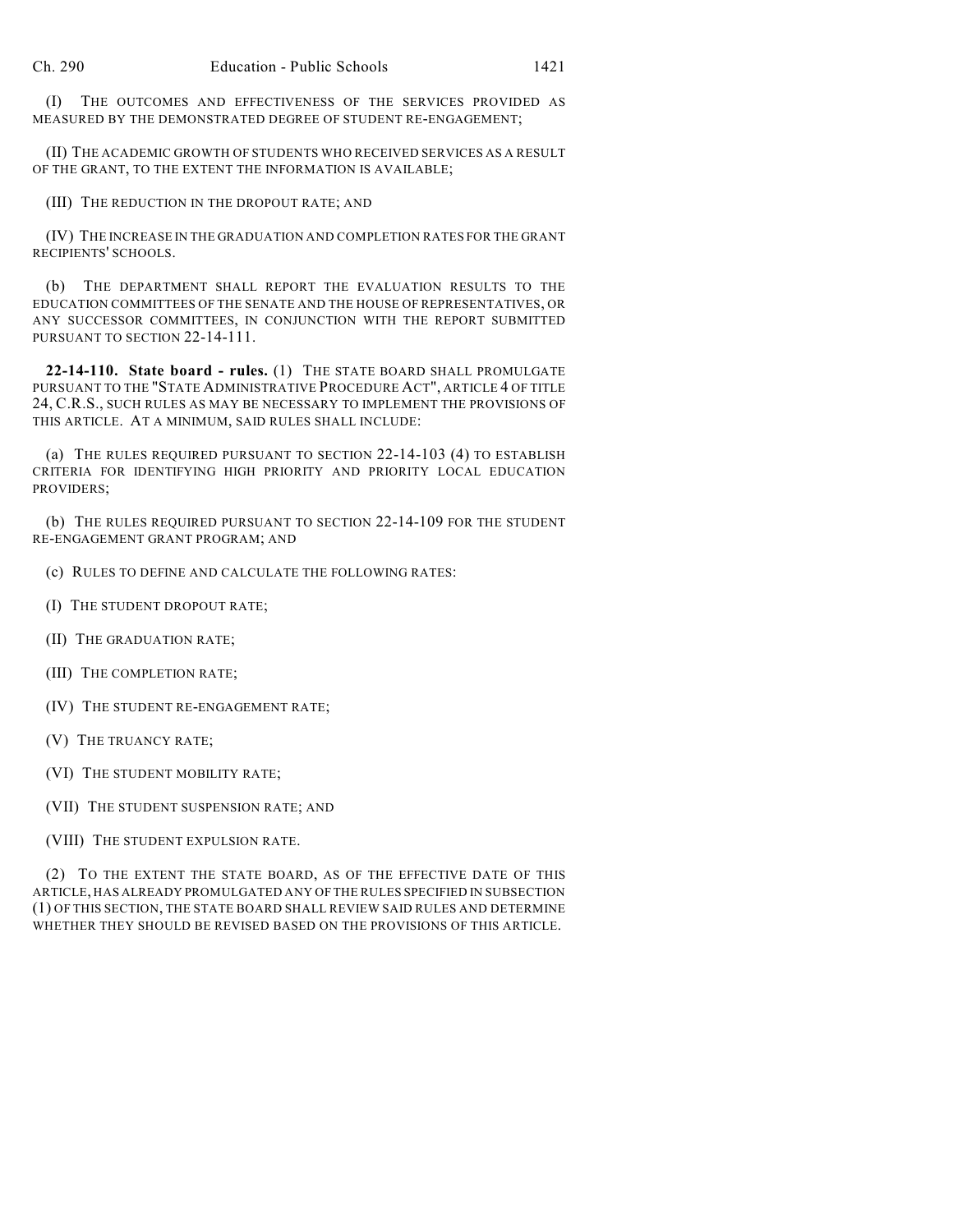**22-14-111. Report to general assembly, state board, and governor exception to three-year expiration.** (1) ON OR BEFORE FEBRUARY 15, 2010, AND ON OR BEFORE FEBRUARY 15 EACH YEAR THEREAFTER, THE OFFICE SHALL SUBMIT TO THE STATE BOARD, THE EDUCATION COMMITTEES OF THE SENATE AND THE HOUSE OF REPRESENTATIVES, OR ANY SUCCESSOR COMMITTEES, AND TO THE GOVERNOR A REPORT MAKING STATE POLICY FINDINGS AND RECOMMENDATIONS TO REDUCE THE STUDENT DROPOUT RATE AND INCREASE THE STUDENT GRADUATION AND COMPLETION RATES. AT A MINIMUM, IN PREPARING THE FINDINGS AND RECOMMENDATIONS, THE OFFICE SHALL:

(a) CONSIDER WHICH STATE STATUTES AND RULES MAY BE APPROPRIATELY AMENDED TO PROVIDE INCENTIVES AND SUPPORT FOR AND REMOVE BARRIERS TO REDUCING THE STUDENT DROPOUT RATE AND INCREASING THE STUDENT GRADUATION AND COMPLETION RATES, INCLUDING BUT NOT LIMITED TO STATUTES AND RULES PERTAINING TO FUNDING FOR LOCAL EDUCATION PROVIDERS' OPERATING COSTS, FUNDING FOR CATEGORICAL PROGRAMS, AND TRUANCY;

(b) CONSIDER RESEARCH-BASED DROPOUT PREVENTION AND STUDENT ENGAGEMENT AND RE-ENGAGEMENT STRATEGIES;

(c) DETERMINE THE AMOUNT OF STATE MONEYS SPENT ON REDUCING THE DROPOUT RATES IN SCHOOLS OPERATED OR APPROVED BY LOCAL EDUCATION PROVIDERS IN THE PRECEDING FISCAL YEAR AND DETERMINE THE EFFECTS OF THOSE EXPENDITURES; AND

(d) CONSULT WITH THE PERSONS SPECIFIED IN SECTION 22-14-104 (2).

(2) BEGINNING WITH THE REPORT SUBMITTED PURSUANT TO THIS SECTION ON FEBRUARY 15, 2012, THE OFFICE SHALL ADD TO THE REPORT A SUMMARY OF THE ACTIONS TAKEN BY LOCAL EDUCATION PROVIDERS STATEWIDE TO REDUCE THE STUDENT DROPOUT RATE AND INCREASE THE GRADUATION AND COMPLETION RATES AND THE PROGRESS MADE IN ACHIEVING THESE GOALS. AT A MINIMUM, THE SUMMARY SHALL INCLUDE:

(a) A SUMMARY AND EVALUATION OF THE STUDENT GRADUATION AND COMPLETION PLANS ADOPTED BY THE LOCAL EDUCATION PROVIDERS;

(b) A LIST OF THE LOCAL EDUCATION PROVIDERS WHOSE SCHOOLS HAVE EXPERIENCED THE GREATEST DECREASE IN STUDENT DROPOUT RATES AND THE GREATEST INCREASE IN STUDENT GRADUATION AND COMPLETION RATES IN THE STATE IN THE PRECEDING ACADEMIC YEAR;

(c) IDENTIFICATION OF LOCAL EDUCATION PROVIDERS AND PUBLIC SCHOOLS THAT ARE ACHIEVING THE GOALS AND OBJECTIVES SPECIFIED IN THEIR STUDENT GRADUATION AND COMPLETION PLANS AND THOSE THAT ARE NOT ACHIEVING THEIR GOALS AND OBJECTIVES;

(d) EXPLANATION OF THE ACTIONS TAKEN AND STRATEGIES IMPLEMENTED BY THE LOCAL EDUCATION PROVIDERS WITH THE HIGHEST STUDENT DROPOUT RATES TO REDUCE THOSE RATES AND BY THE LOCAL EDUCATION PROVIDERS WITH THE LOWEST STUDENT GRADUATION AND COMPLETION RATES TO INCREASE THOSE RATES;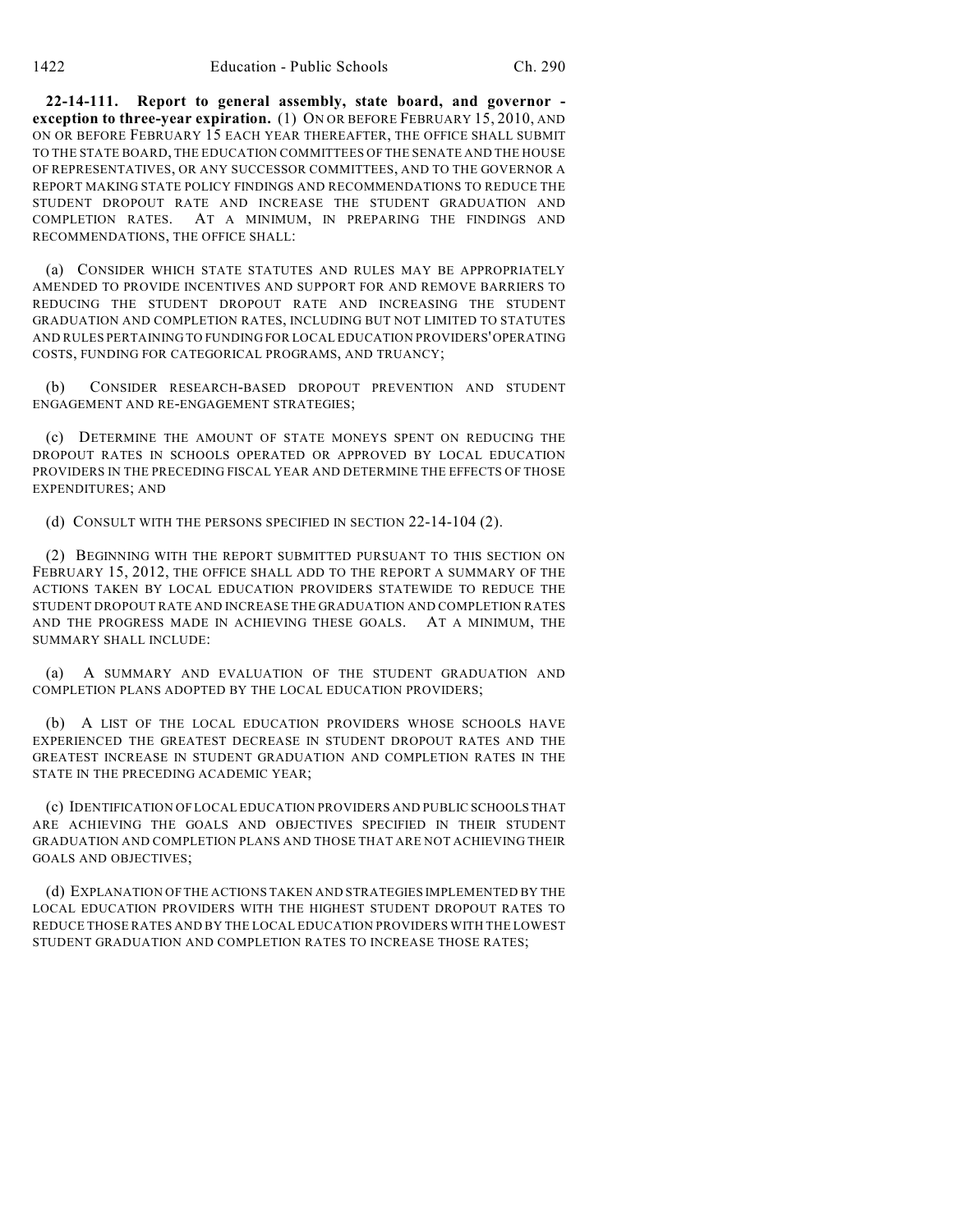(e) IDENTIFICATION OF THE LOCAL EDUCATION PROVIDERS THAT HAVE DEMONSTRATED THE GREATEST IMPROVEMENT IN REDUCING THEIR STUDENT DROPOUT RATES AND INCREASING THEIR STUDENT GRADUATION AND COMPLETION RATES AND DESCRIPTIONS OF THE ACTIONS TAKEN AND STRATEGIES IMPLEMENTED BY THE LOCAL EDUCATION PROVIDERS OPERATING OR APPROVING THESE SCHOOLS TO ACHIEVE THESE IMPROVEMENTS; AND

(f) AN EVALUATION OF THE OVERALL PROGRESS ACROSS THE STATE IN MEETING THE GOALS SPECIFIED IN SECTION 22-14-101 FOR REDUCING THE STUDENT DROPOUT RATE AND INCREASING THE STUDENT GRADUATION AND COMPLETION RATES.

(3) NOTWITHSTANDING THE PROVISIONS OF SECTION 24-1-136 (11), C.R.S., THE REPORTING REQUIREMENTS SPECIFIED IN THIS ARTICLE SHALL NOT EXPIRE BUT SHALL CONTINUE TO BE REQUIRED UNTIL REPEALED BY THE GENERAL ASSEMBLY.

**SECTION 2.** 22-32-109.1 (2) (a) (III), Colorado Revised Statutes, is amended to read:

**22-32-109.1. Board of education - specific powers and duties - safe schools.** (2) **Safe school plan.** In order to provide a learning environment that is safe, conducive to the learning process, and free from unnecessary disruption, following consultation with the school district accountability committee and school advisory councils, parents, teachers, administrators, students, student councils where available, and, where appropriate, the community at large, each school district board of education shall adopt and implement a safe school plan, or review and revise, if necessary, any existing plans or policies already in effect, which shall include, but not be limited to, the following:

(a) **Conduct and discipline code.** A concisely written conduct and discipline code that shall be enforced uniformly, fairly, and consistently for all students. Copies of the code shall be provided to each student upon enrollment at the elementary, middle, and high school levels and shall be posted or kept on file at each public school in the school district. The code shall include, but shall not be limited to:

(III) Provisions for the initiation of SUSPENSION OR expulsion proceedings for students who qualify as habitually disruptive by causing a disruption in the classroom, on school grounds, in school vehicles, or at school activities or sanctioned events for a third time during a single school year or calendar year;

**SECTION 3.** 22-33-104 (4) (a), Colorado Revised Statutes, is amended to read:

**22-33-104. Compulsory school attendance.** (4) (a) The board of education shall adopt a written policy setting forth the district's attendance requirements. Said policy shall provide for excused absences, including those listed as exclusions from compulsory school attendance in accordance with subsection (2) of this section. except that paragraph (d) of said subsection (2), relating to suspension and expulsion, shall be considered an unexcused absence for purposes of the attendance policy. An attendance policy developed pursuant to this section may include appropriate penalties for nonattendance due to unexcused absence. including, but not limited to, the imposition of academic penalty for classes missed while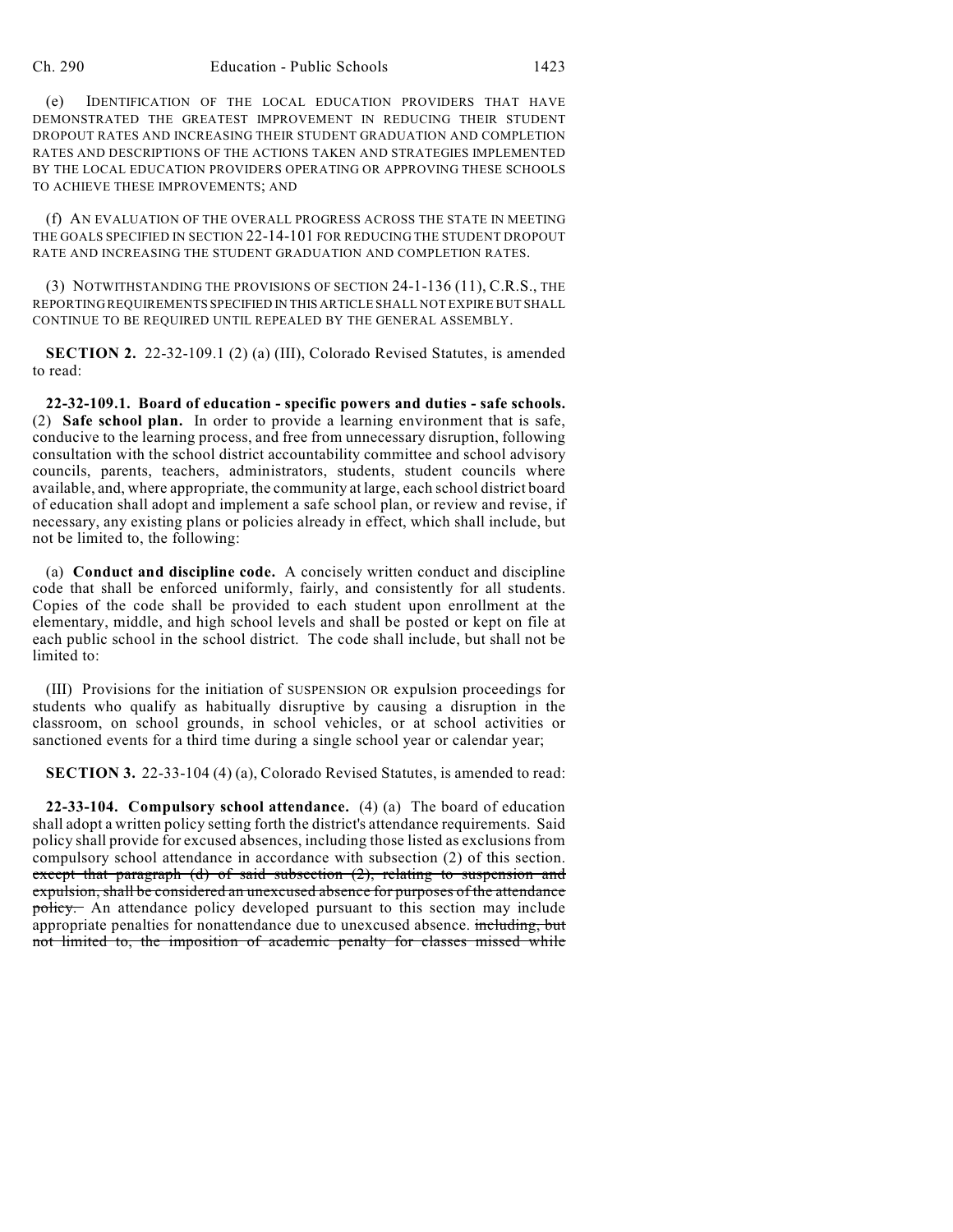unexcused.

**SECTION 4.** 22-33-106 (1) (c.5) (I) and (1) (c.5) (III), Colorado Revised Statutes, are amended to read:

**22-33-106. Grounds for suspension, expulsion, and denial of admission.** (1) The following shall be grounds for suspension or expulsion of a child from a public school during a school year:

(c.5) (I) Declaration as an habitually disruptive student pursuant to the provisions of this paragraph (c.5). which expulsion shall be mandatory.

(III) The student and the parent, legal guardian, or legal custodian shall have been notified in writing of each suspension counted toward declaring the student as habitually disruptive pursuant to this paragraph (c.5) and the student and parent, legal guardian, or legal custodian shall have been notified in writing and by telephone or other means at the home or the place of employment of the parent or legal guardian of the definition of "habitually disruptive student". and the mandatory expulsion of such students.

**SECTION 5. Repeal.** 22-33-107.1, Colorado Revised Statutes, is repealed as follows:

**22-33-107.1. Parental notice of dropout status.** No later than October 1, 2005, the board of education of each school district shall adopt and implement policies and procedures requiring the school district to notify the parent or parents with custody or decision-making responsibility with respect to education or the legal guardian or the legal custodian of a high school dropout who is not subject to the compulsory attendance requirement specified in section 22-33-104. At a minimum, the notice shall include written notification. The board of education shall develop the notice with the goal of attempting to return the student to school and of conveying to the student's parent or parents with custody or decision-making responsibility with respect to education or the student's legal guardian or legal custodian the long-term ramifications to the student of dropping out of school.

**SECTION 6.** 22-2-103 (1) (g) and (1) (h), Colorado Revised Statutes, are amended, and the said 22-2-103 (1) is further amended BY THE ADDITION OF A NEW PARAGRAPH, to read:

**22-2-103. Department of education.** (1) The department of education shall include the following:

- (g) The facility schools unit and CREATED IN SECTION 22-2-403;
- (h) The facility schools board CREATED IN SECTION 22-2-404; AND

(j) THE OFFICE OF DROPOUT PREVENTION AND STUDENT RE-ENGAGEMENT CREATED IN SECTION 22-14-103.

**SECTION 7.** 24-1-115, Colorado Revised Statutes, is amended BY THE ADDITION OF A NEW SUBSECTION to read: